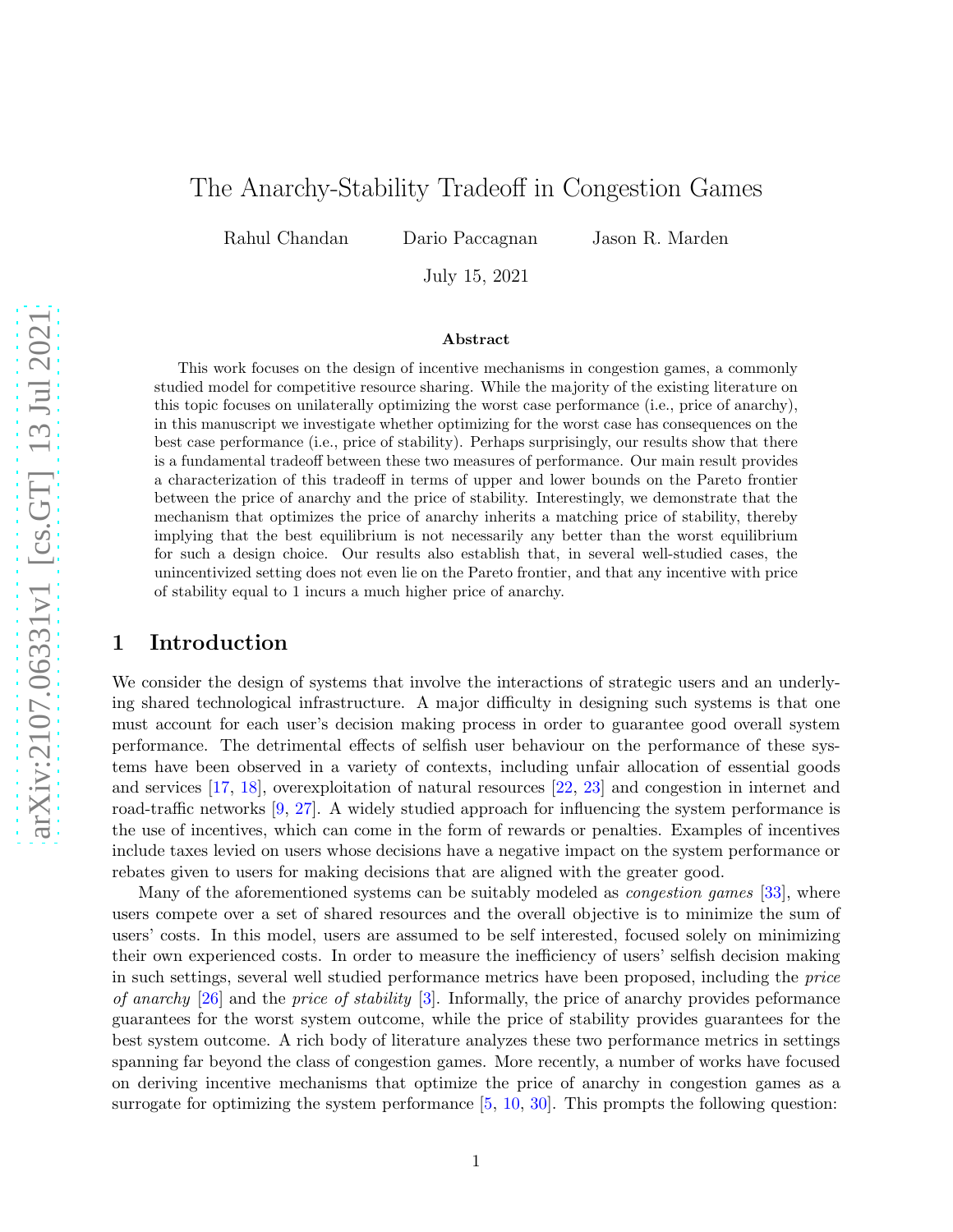What are the consequences of optimizing for the price of anarchy on other performance metrics such as the price of stability?

Perhaps surprisingly, we prove that there exists a fundamental tradeoff between the price of anarchy and the price of stability in the class of congestion games. Specifically, we characterize upper and lower bounds on the Pareto frontier between these two performance metrics.

#### 1.1 Model

In this work, we consider the class of (atomic) congestion games as defined by Rosenthal [\[33](#page-17-3)]. A congestion game consists of a set of users  $N = \{1, \ldots, n\}$  and a set of resources  $\mathcal{E}$ . Each user  $i \in N$ must select an action  $a_i$  from a corresponding set of feasible actions  $A_i \subseteq 2^{\mathcal{E}}$ . The cost that a user experiences for selecting a given resource  $e \in \mathcal{E}$  depends only on the total number of users selecting e, and is denoted as  $\ell_e: \{1, \ldots, n\} \to \mathbb{R}$ . Given an assignment  $a = (a_1, \ldots, a_n) \in \mathcal{A}$ , where  $\mathcal{A} = \Pi_{i \in N} \mathcal{A}_i$ , each user  $i \in N$  experiences a cost equal to the sum over costs on resources  $e \in a_i$ . Correspondingly, the system cost is measured by the sum of the users costs, i.e.,

<span id="page-1-0"></span>
$$
SC(a) = \sum_{i \in N} \sum_{e \in a_i} \ell_e(|a|_e)
$$
 (1)

where  $|a|_e$  denotes the number of users selecting resource e in assignment a. We denote by  $\mathcal G$  the set of all congestion games with a maximum number of users  $n$ , where all resource cost functions  $\{\ell_e\}_{e \in \mathcal{E}}$  belong to a common set of functions  $\mathcal{L}$ .

Incentive mechanisms. In the study of incentive mechanisms, each resource  $e \in \mathcal{E}$  is associated with an incentive function  $\tau_e: \{1, \ldots, n\} \to \mathbb{R}$  (positive or negative). In this case, each user  $i \in N$ incurs a cost involving both the resource costs it experiences and the imposed incentives, i.e.,

$$
C_i(a) = \sum_{e \in a_i} \left[ \ell_e(|a|_e) + \tau_e(|a|_e) \right]. \tag{2}
$$

Here, a common assumption is that incentives only influence the users' costs and do not factor into the social cost. When users selfishly choose their actions to minimize their incurred costs, an emergent outcome is often described by a *pure Nash equilibrium*. A pure Nash equilibrium is an assignment  $a \in \mathcal{A}$  such that  $C_i(a) \leq C_i(a_i', a_{-i})$  for all  $a_i' \in \mathcal{A}_i$  and all  $i \in N$ , where  $a_i', a_{-i}$ denotes the assignment obtained when user  $i$  plays action  $a'_i$  and the remaining users continue to play their actions in a. Observe that a system designer can influence the set of pure Nash equilibria by carefully selecting the incentive functions  $\tau_e$  for each  $e \in \mathcal{E}$ .

We consider the use of *local* incentive mechanisms to improve the equilibrium performance. A local incentive mechanism uses only information about the resource cost function  $\ell_e$  to compute the incentive function  $\tau_e$  on any given resource  $e \in \mathcal{E}$ . The restriction to local incentives is a natural requirement, especially in settings where scalable and computationally simple mechanisms are desirable. This structure is also commonly utilized in the existing literature, e.g., Pigovian taxes [\[31](#page-17-6)]. Accordingly, we define a local mechanism as a map from the set of admissible resource costs  $\mathcal L$  to incentives. Given a local mechanism T, the incentive function associated with a resource  $e \in \mathcal{E}$  is given by  $\tau_e = T(\ell_e)$ .

*Performance metrics*. To measure the equilibrium performance of a given mechanism  $T$ , we use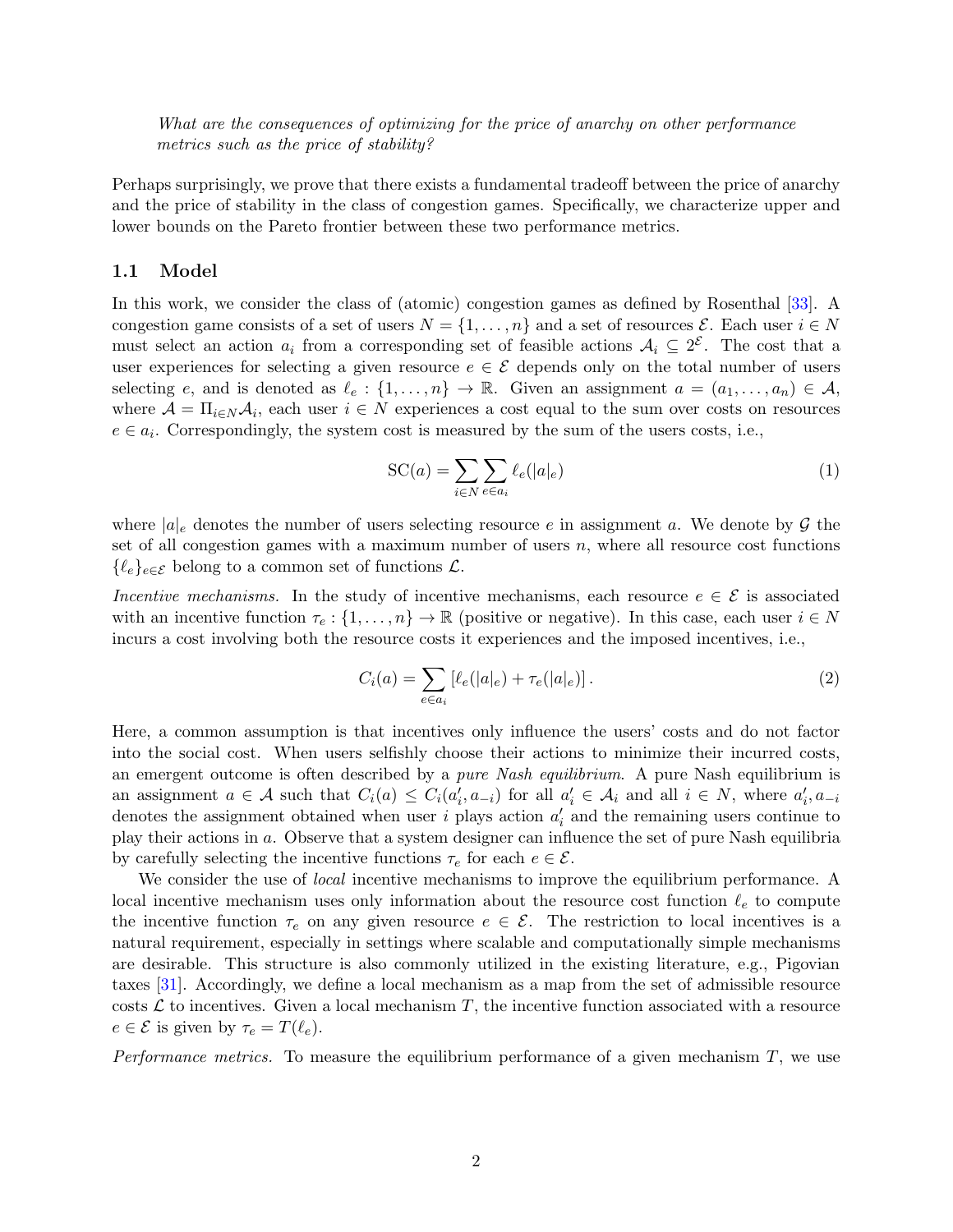two commonly studied metrics termed *price of anarchy* and *price of stability* defined as follows:

$$
PoA(T) = \sup_{G \in \mathcal{G}} \max_{a \in NE(G)} \frac{SC(a)}{\text{MinCost}(G)},\tag{3}
$$

$$
Pos(T) = \sup_{G \in \mathcal{G}} \min_{a \in NE(G)} \frac{SC(a)}{\text{MinCost}(G)},\tag{4}
$$

where  $MinCost(G)$  denotes the minimum achievable social cost for instance G as defined in Equation  $(1)$  and NE(G) denotes the set of all pure Nash equilibria in G when employing the mechanism T. Observe that the price of anarchy provides guarantees on the performance of any equilibrium in the set of games while the price of stability offers performance guarantees for the best equilibrium of any instance in the set. By definition,  $PoA(T) \geq PoS(T) \geq 1$  for any mechanism T. While we introduce the price of anarchy and price of stability with respect to pure Nash equilibria, we note that all of our results extend to coarse correlated equilibria. Therefore, in the remainder of this work, we use the price of anarchy and price of stability to refer to the efficiency of pure Nash and coarse correlated equilibria equivalently.

#### 1.2 Summary of our contributions

In this work, we demonstrate that there exists an inherent tradeoff between the price of anarchy and the price of stability in congestion games. A discussion of our results is provided below:

Optimizing for anarchy or stability. Our first contribution characterizes the resulting price of stability when one optimizes solely for the price of anarchy. The result holds for all congestion games with convex, nondecreasing resource costs, including polynomial congestion games.

<span id="page-2-0"></span>**Theorem 1** (Informal). Let  $T$  denote any local mechanism achieving minimum price of anarchy PoA<sup>\*</sup>. Then,  $PoS(T) = PoA^*$ .

Theorem [1](#page-2-0) establishes that the incentives minimizing the price of anarchy have corresponding price of stability equal to the price of anarchy. This is perhaps unexpected as, in the uninventivized setting, there exists a significant gap between the price of anarchy and price of stability. For example, in polynomial congestion games, the price of anarchy grows exponentially in the order  $d\ [1]$  $d\ [1]$  $d\ [1]$  while the price of stability grows only polynomially in  $d\ [12]$  $d\ [12]$ . Observe that Theorem [1](#page-2-0) also implies (by contrapositive) that any improvement in the price of stability necessarily comes at the expense of the price of anarchy, as any mechanism T with  $\text{PoS}(T) < \text{PoA}^*$  must have price of anarchy satisfying  $PoA(T) > PoA^*$ .

The Pareto frontier of inefficiency. Our second main result demonstrates that there exists a tradeoff between the price of anarchy and price of stability, and characterizes an upper and lower bound on the corresponding Pareto frontier.

<span id="page-2-1"></span>**Theorem 2** (Informal). Let T denote any local mechanism achieving price of anarchy PoA(T)  $\lt \alpha$ . Then,  $\text{PoS}(T) > \text{LB}(\alpha)$ , where  $\text{LB}(\alpha)$  is nonincreasing in  $\alpha$ . Further, the best achievable price of stability among all such mechanisms satisfies  $\text{PoS}(T) \leq \text{UB}(\alpha)$ , where  $\text{UB}(\alpha)$  is also nonincreasing. The characterization of  $LB(\alpha)$  and  $UB(\alpha)$  is provided in Theorems [4](#page-9-0) and [5.](#page-10-0)

Theorem [2](#page-2-1) shows that any local mechanism T satisfying a price of anarchy requirement  $PoA(T) \leq \alpha$ cannot achieve a price of stability below a lower bound  $LB(\alpha)$  that is nonincreasing in  $\alpha$ . Nonetheless, the best achievable price of stability among all such mechanisms is guaranteed to be below an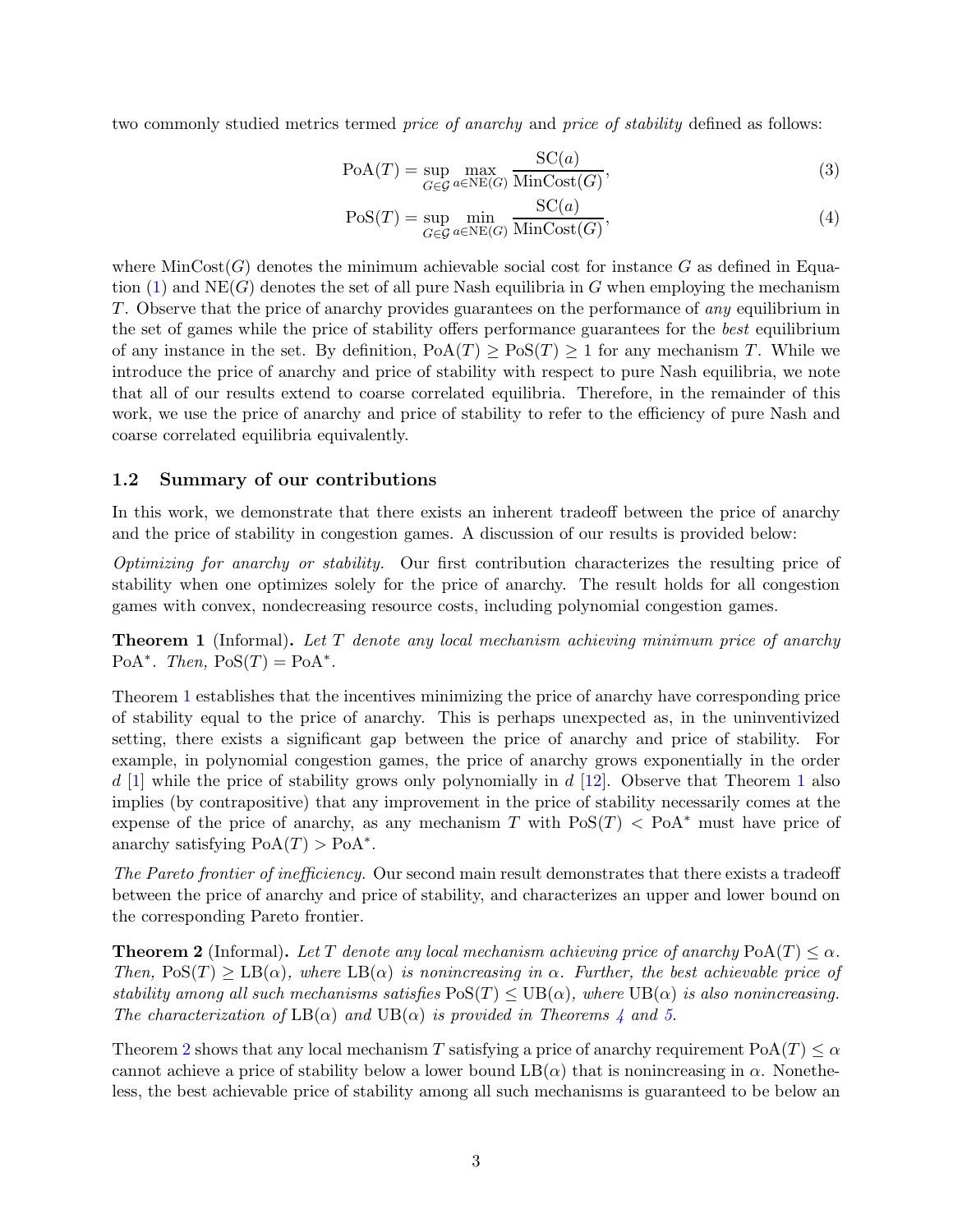upper bound  $UB(\alpha)$ , also nonincreasing. Thus, any joint performance guarantee falling strictly below the lower bound curve is unachievable by any local mechanism, while those strictly above the upper bound curve are suboptimal (i.e., there exists another local mechanism providing strict improvement in the price of anarchy while guaranteeing at most the same price of stability or vice versa).

By virtue of the techniques used to derive the two bounds, three important observations can also be made: First, for any set of congestion games with convex, nondecreasing resource costs, our upper and lower bound match at extreme values of  $\alpha$ , i.e.,  $LB(\alpha) = UB(\alpha)$ , when  $\alpha = PoA^*$ , or  $\min_{T \in \mathcal{T}} \text{PoS}(T) = 1$ . Second, we are able to establish that the joint performance guarantees associated with congestion games without incentives are strictly suboptimal in several well-studied sets of congestion games. Third, our bounds extend to more general notions of equilibrium (e.g., coarse-correlated equilibria) and to other performance metrics (e.g., price of stochastic anarchy).

<span id="page-3-0"></span>Figure 1: The Pareto frontier between the price of anarchy and price of stability in congestion games with affine and quadratic resource costs. The Pareto frontier lies within the region below the upper bound curves (solid black) and above the lower bound curves (dotted black), which were derived with the techniques put forward in Theorems [6](#page-11-0) and [5.](#page-10-0) The joint price of anarchy and price of stability values for the mechanism that minimizes the price of anarchy (in red), no incentive (in green), and the mechanism that minimizes the price of stability (in blue) are reported in the table on the right. Note that all joint performance guarantees falling above the upper bound curves are suboptimal, below the lower bound curves are unachievable by any local mechanism and in the grey region are inadmissible as  $PoA(T) \geq Pos(T)$  must hold. Although the upper and lower bound curves do not always match, we show that they are tight at the endpoints for any set of congestion games with convex, nondecreasing resource costs. Similar bounds on the Pareto frontier can be derived for any set of congestion games using the techniques outlined in Section [4.](#page-8-0)



(a) Congestion games with affine resource costs.



(b) Congestion games with quadratic resource costs.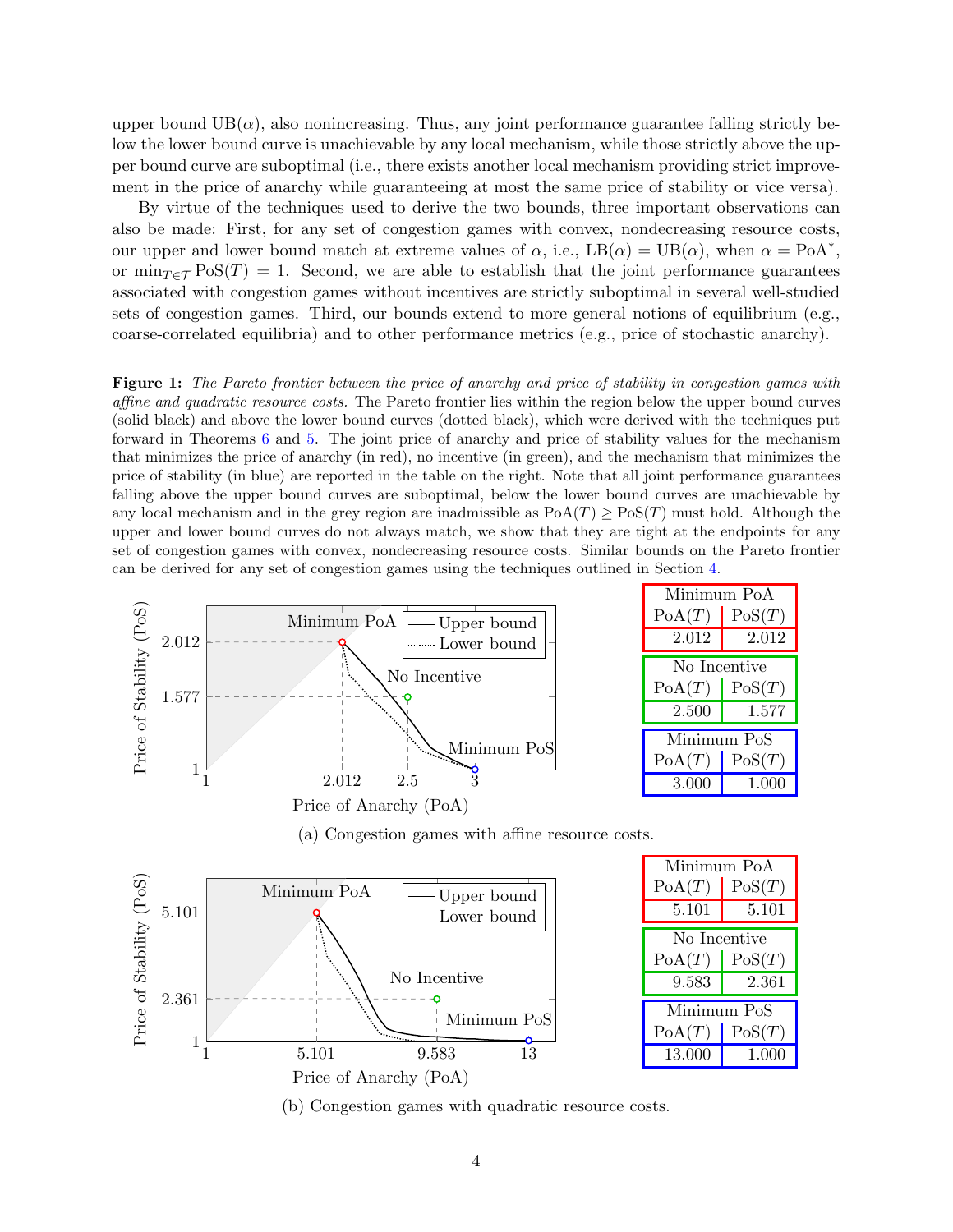In Figure [1,](#page-3-0) we plot our upper bound curves (solid, black lines) and lower bound curves (dotted, black lines) on the Pareto frontier between the price of anarchy and price of stability in affine and quadratic congestion games. We also provide the price of anarchy and price of stability of the mechanisms that minimize the price of anarchy (red circle), the mechanisms that minimize the price of stability (blue circle) and no incentive (green circle) in the tables on the right. Under local mechanisms, the best achievable price of anarchy PoA<sup>∗</sup> is approximately 2.012 in affine congestion games and 5.101 in quadratic congestion games [\[30\]](#page-17-5), and – in accordance with Theorem  $1$  – the corresponding price of stability values are also 2.012 and 5.101, respectively.

From the tables in Figure [1,](#page-3-0) observe that utilizing either no incentive or the mechanism that minimizes the price of stability yields price of stability strictly lower than the best achievable price of anarchy PoA<sup>∗</sup> . However, they also have strictly higher price of anarchy than PoA<sup>∗</sup> . Finally, observe that neither of the mechanisms that unilaterally minimize for either performance metric (red and blue circles) is strictly "better" (Pareto dominant) than the no incentive setting (green circle) as they do not guarantee that both the price of anarchy and price of stability are reduced. Nevertheless, the joint price of anarchy and price of stability of no incentive falls above the upper bound curves in both plots, implying that Pareto dominant mechanisms do exist in this example. Finally, note that any joint price of anarchy and price of stability below the lower bound curves cannot be achieved by any local mechanism.

#### 1.3 Related works

The price of anarchy was introduced by Koutsoupias and Papadimitriou [\[26](#page-17-4)] as a performance metric to characterize equilibrium efficiency in games. The first exact characterization of the price of anarchy in congestion games was derived by Awerbuch et al. [\[4](#page-16-6)] and Christodoulou and Koutsoupias [\[13](#page-16-7)] for affine congestion games without incentives. These results were later generalized to all polynomial congestion games without incentives by Aland et al. [\[1\]](#page-15-1).

Characterizations of the price of anarchy without incentives naturally led to the study of incentive mechanisms to improve worst-case efficiency guarantees. The design of incentive mechanisms to optimize equilibrium efficiency guarantees falls under the broader literature on coordination mechanisms introduced by Christodoulou et al. [\[15](#page-16-8)]. Within the context of congestion games, Caragiannis et al. [\[10](#page-16-4)] derive local and global congestion independent incentive mechanisms that minimize the price of anarchy for linear resource costs. For polynomial congestion games, Bilo and Vinci [\[5](#page-16-3)] consider the class of incentive mechanisms that use only information about a social optimum of each instance. Among incentive mechanisms of this specialized class, they derive the best achievable price of anarchy guarantees in polynomial congestion games, as well as a methodology for computing an optimal mechanism. Paccagnan and Gairing [\[29](#page-17-7)] generalize these results beyond polynomial congestion games and show, perhaps surprisingly, that the efficiency of optimal, polynomially-computable incentives matches the corresponding bound on the hardness of approximation. Paccagnan et al. [\[30\]](#page-17-5) derive local incentive mechanisms that minimize the price of anarchy in any class of congestion games, which are shown to have similar efficiency guarantees as the more complex mechanisms considered in [\[5](#page-16-3), [10](#page-16-4), [29\]](#page-17-7). Bjelde et al. [\[7\]](#page-16-9) derive upper bounds on the price of anarchy associated with the marginal cost mechanism in polynomial congestion games, which were later refined and generalized in [\[30](#page-17-5)].

While the characterization and optimization of the price of anarchy has been the subject of extensive analysis in the literature on congestion games, much less is understood about other performance metrics. This may be due to the increased difficulty in deriving bounds on the performance when one must restrict the set of equilibria considered while preserving generality. A particularly interesting and important metric in this respect is the price of stability. The price of stability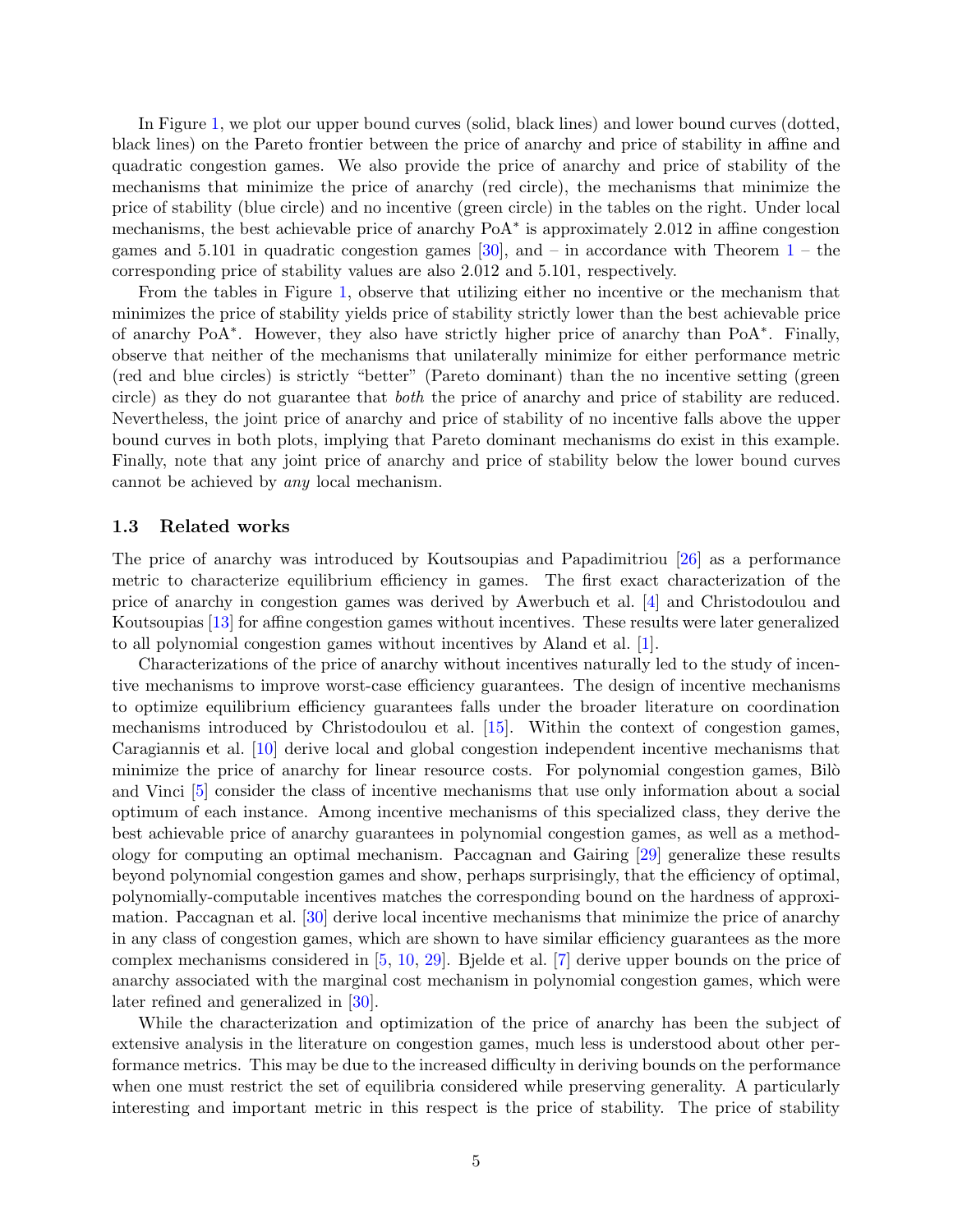was introduced by Anshelevich et al. [\[3](#page-15-0)], who provide an exact characterization of this metric for a specialized class of congestion games. The exact price of stability for linear congestion games without incentives was derived by Caragiannis et al. [\[11\]](#page-16-10) and Christodoulou and Koutsoupias [\[14\]](#page-16-11), followed by an exact characterization for all polynomial congestion games without incentives by Christodoulou and Gairing  $[12]$ . Kleer and Schäfer  $[24]$  study a generalized class of affine congestion games and provides exact price of anarchy and price of stability bounds for various mechanisms of interest (e.g., altruism, congestion independent incentives). Though these and many other works on congestion games study the price of anarchy and the price of stability independently, there is no systematic framework for analyzing the concurrent optimization of these two performance metrics. For example, one may wish to identify the incentive mechanism that optimizes the price of stability while guaranteeing that the price of anarchy remains below some acceptable value. The techniques developed in this paper directly address the problem of optimal incentive mechanism design in congestion games while accounting for possible tradeoffs between the worst and best case performance metrics.

A natural concern in the joint study of the price of anarchy and price of stability under incentives is whether optimizing for the worst-case efficiency has negative consequences on the best-case efficiency. To the best of our knowledge, only two prior works have proposed the study of tradeoffs between the price of anarchy and price of stability, albeit in specialized settings. Filos-Ratsikas et al. [\[20\]](#page-17-9) study the tradeoff between the price of anarchy and the price of stability in the analogous setting of mechanism design, focusing on the problem of unrelated machine scheduling. The existence of a tradeoff between these two performance metrics was also considered by Ramaswamy Pillai et al. [\[32\]](#page-17-10) for the class of covering games with nonincreasing utility functions [\[21](#page-17-11)]. These two prior works both answer the above concern in the affirmative, providing characterizations of the Pareto frontier between the price of anarchy and price of stability within their respective problem settings. Interestingly, though they consider analogous classes of problems, the two analyses show that the mechanisms that optimize the price of anarchy have price of anarchy equal to the price of stability, which is mirrored by the result in Theorem [1.](#page-2-0) In this manuscript, we investigate the same research direction as these two prior studies, and show that their findings hold more generally in the wellstudied class of congestion games.

### 2 Preliminaries

In the literature on congestion games, the resource cost functions are often taken to be polynomials with nonnegative coefficients  $[1, 5, 10, 13, 12, 30]$  $[1, 5, 10, 13, 12, 30]$  $[1, 5, 10, 13, 12, 30]$  $[1, 5, 10, 13, 12, 30]$  $[1, 5, 10, 13, 12, 30]$  $[1, 5, 10, 13, 12, 30]$  $[1, 5, 10, 13, 12, 30]$  $[1, 5, 10, 13, 12, 30]$  $[1, 5, 10, 13, 12, 30]$  $[1, 5, 10, 13, 12, 30]$  $[1, 5, 10, 13, 12, 30]$ , i.e.,

$$
\ell_e(x) = \alpha_1 + \alpha_2 x + \dots + \alpha_{d+1} x^d, \quad \forall e \in \mathcal{E},
$$

where  $\alpha_j \geq 0$ ,  $j = 1, \ldots, d + 1$ . Note that one could equivalently consider the class of congestion games with resource cost functions  $\ell_e \in \mathcal{L}$  where  $\mathcal{L}$  is the set of all linear combinations with nonnegative coefficients,  $\ell(x) = \sum_{j=1}^{d+1} \alpha_j b_j(x)$ , of the set of polynomial basis functions  $b_j(x) = x^{j-1}$ ,  $j = 1, \ldots, d + 1$ . Throughout this paper, we consider a broader class of congestion games where the set of resource cost functions  $\mathcal L$  contains all linear combinations with nonnegative coefficients of a finite set of basis functions  $b_1, \ldots, b_m$ .

#### 2.1 Minimizing the price of anarchy

Paccagnan et al. [\[30\]](#page-17-5) provide a linear programming based methodology to compute the local incentive mechanism that minimizes the price of anarchy in a given congestion game. For the reader's convenience, we reproduce this linear programming methodology in the following proposition: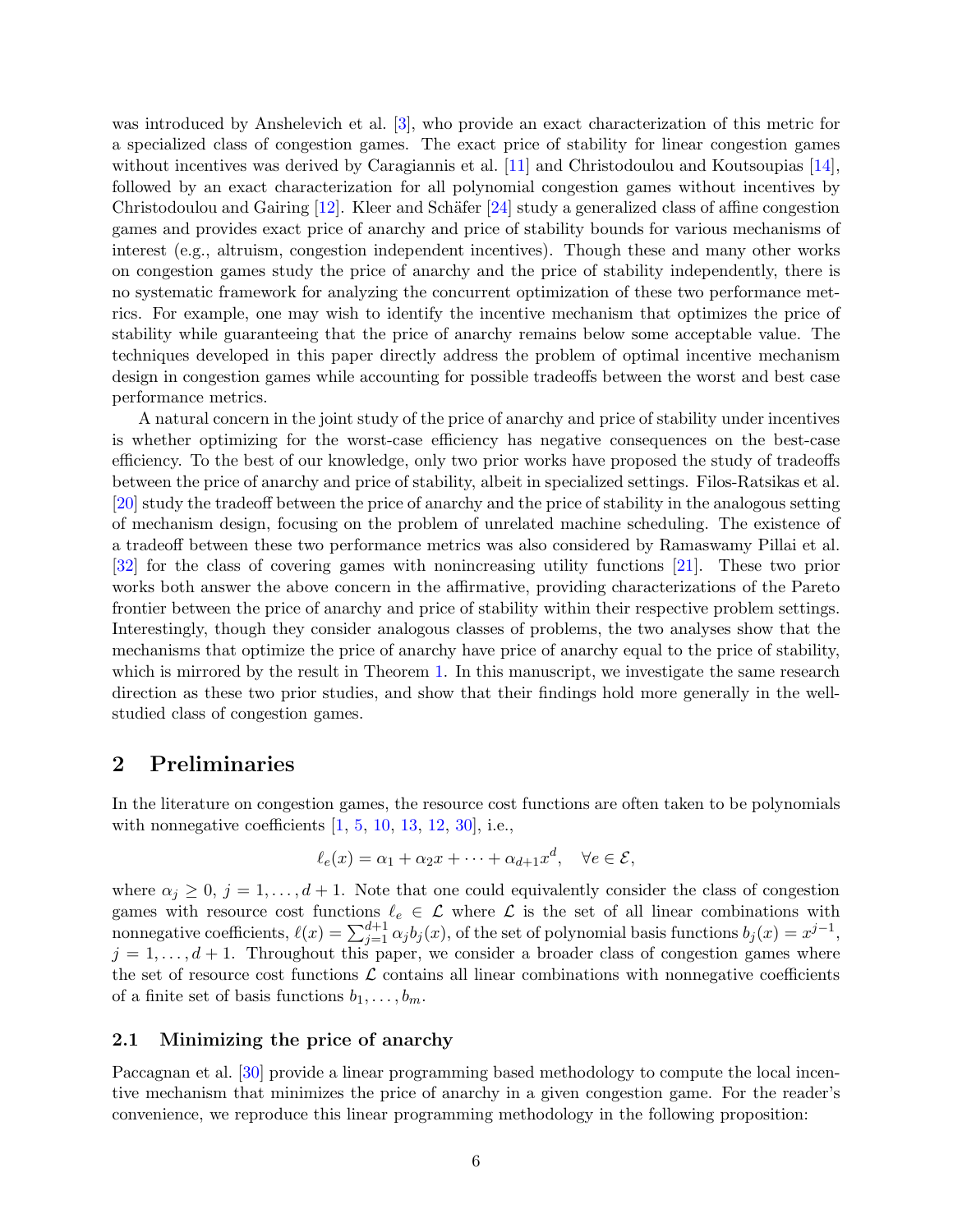<span id="page-6-3"></span><span id="page-6-1"></span>**Proposition 1** (Theorem 2.1 [\[30](#page-17-5)]). A local incentive mechanism  $T<sup>opt</sup>$  minimizing the price of anarchy over congestion games with at most n agents, resource costs  $\ell(x) = \sum_{j=1}^{m} \alpha_j b_j(x)$ ,  $\alpha_j \geq 0$ , and basis functions  $\{b_1, \ldots, b_m\}$  is given by

$$
T^{\text{opt}}(\ell) = \sum_{j=1}^{m} \alpha_j \tau_j^{\text{opt}}, \quad \text{where } \tau_j^{\text{opt}} : \{1, \dots, n\} \to \mathbb{R}, \quad \tau_j^{\text{opt}}(x) = F_j^{\text{opt}}(x) - b_j(x) \tag{5}
$$

<span id="page-6-2"></span>and  $\rho_j^{\text{opt}} \in \mathbb{R}, F_j^{\text{opt}}$  $j^{opt}:\{1,\ldots,n\}\to\mathbb{R}$  $j^{opt}:\{1,\ldots,n\}\to\mathbb{R}$  $j^{opt}:\{1,\ldots,n\}\to\mathbb{R}$  solve the following m linear programs (one for each  $b_j$ ).<sup>1</sup>

$$
\begin{array}{ll}\n\text{maximize} & \rho \\
\text{subject to:} & b_j(y)y - \rho b_j(x)x + F(x)(x - z) - F(x + 1)(y - z) \ge 0, \quad \forall (x, y, z) \in \mathcal{I}(n),\n\end{array} \tag{6}
$$

where we define  $b_j(0) = F(0) = F(n+1) = 0$ . The corresponding price of anarchy is  $PoA(T^{opt}) =$  $\max_j \{1/\rho_j^{\rm opt}\}.$  These results are tight for pure Nash equilibria and extend to coarse correlated equilibria.

#### 2.2 Minimizing the price of stability

Along with the local incentive mechanisms that minimize the price of anarchy, we are naturally also interested in mechanisms that minimize the price of stability. In the next proposition, we provide an intuitive argument to show that the marginal cost mechanism is the unique local incentive mechanism that minimizes the price of stability.

**Proposition 2.** Consider congestion games with n users, resource costs  $\ell(x) = \sum_{j=1}^{m} \alpha_j b_j(x)$ ,  $\alpha_j \geq$ 0, and positive, nondecreasing basis functions  $\{b_1, \ldots, b_m\}$ . Then, the marginal cost mechanism

 $T^{\text{mc}}(b_j)(x) = (x-1)[b_j(x) - b_j(x-1)], \quad \forall x \in \{1, ..., n\}, \forall j \in \{1, ..., m\}$ 

is the unique local incentive mechanism with  $\text{PoS}(T) = 1$ .

*Proof.* We prove the claim in two parts: (i) show that any local incentive mechanism  $T \neq T^{\text{mc}}$  has  $PoS(T) > 1$ ; and (ii) prove that an optimal assignment is an equilibrium under  $T^{\text{mc}}$ .

Part (i): Assume, by contradiction, that there exists a local incentive mechanism  $T$  with  $\text{PoS}(T) = 1$  with  $T(\ell)(k) > T^{\text{mc}}(\ell)(k)$  for some integer  $1 \leq k \leq n$  and resource cost function  $\ell \in \mathcal{L}$ . Consider the game G with user set  $N = \{1, \ldots, k\}$  and two resources  $\mathcal{E} = \{e_0, e_1\}$ . The resource  $e_0$  has resource cost  $\ell(x)$  and resource  $e_1$  has resource cost  $[\ell(k)k - \ell(k-1)(k-1) + \epsilon] \cdot \ell(x)$  for  $x = 1, \ldots, k$  where  $0 < \epsilon < T(\ell)(k) - T^{\text{mc}}(\ell)(k)$ . Every user  $i \in \{1, \ldots, k-1\}$  has only one action,  $a_i = \{e_0\}$ , while user k has action set  $\mathcal{A}_k = \{a_k, a'_k\}$ , where  $a_k = \{e_0\}$  and  $a'_k = \{e_1\}$ . Observe that if  $T(\ell)(k) > T^{\text{mc}}(\ell)(k)$ , then the unique pure Nash equilibrium corresponds with when user k selects  $a'_k$  resulting in social cost  $\ell(k-1)(k-1) + \ell(k)k - \ell(k-1)(k-1) + \epsilon$ . Thus, the price of stability in this game is  $\left[\ell(k)k + \epsilon\right] / \left[\ell(k)k\right] > 1$ , which contradicts  $\text{PoS}(T) = 1$ . We conclude this part by observing that a similar argument holds for  $T(\ell)(k) < T^{\text{mc}}(\ell)(k)$ , when the resource cost of  $e_1$  is  $[\ell(k)k - \ell(k-1)(k-1) - \epsilon] \cdot \ell(x)$  for  $x = 1, \ldots, k$  and  $0 < \epsilon < T^{\text{mc}}(\ell)(k) - T(\ell)(k)$ . In this case, user k's Nash action is  $a_k$  and the price of stability is  $\ell(k)k/[\ell(k)k - \epsilon] > 1$ .

<span id="page-6-0"></span><sup>&</sup>lt;sup>1</sup>We denote by  $\mathcal{I}(n)$  the set of all triplets  $x, y, z \in \{0, ..., n\}$  that satisfy  $1 \leq x + y - z \leq n$  and  $z \leq \min\{x, y\}$ . Note that further reductions to this set are possible (see, e.g., [\[30\]](#page-17-5)), but are omitted for conciseness.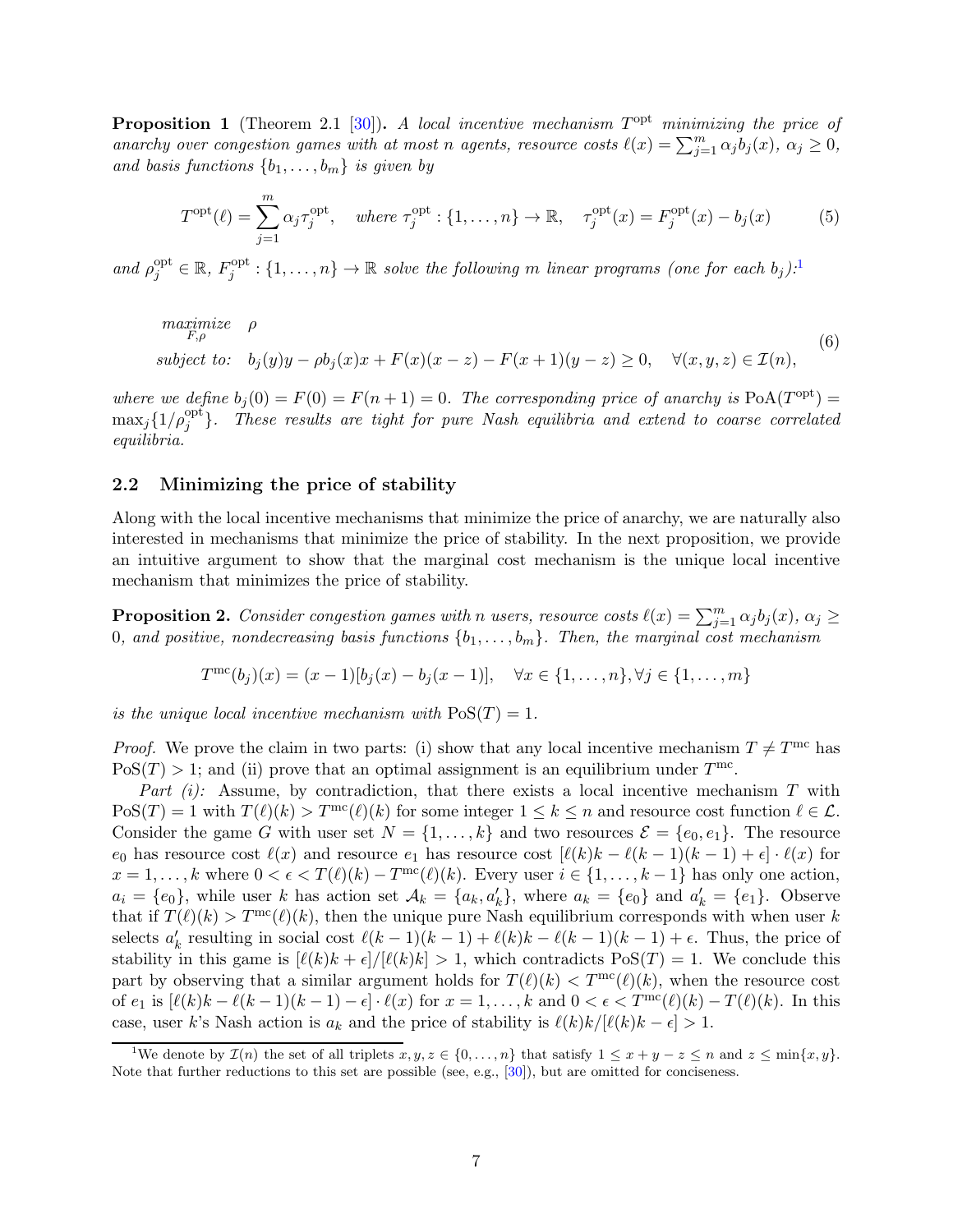Part (ii): Consider an optimal assignment  $a^{\text{opt}}$  in a given game G. It is straightforward to show that this assignment must be an equilibrium under  $T^{\text{mc}}$ :

$$
C_i(a^{\text{opt}}) - C_i(a_i, a_{-i}^{\text{opt}}) = \sum_{e \in a_i^{\text{opt}}} \left[ \ell_e(|a^{\text{opt}}|_e)|a^{\text{opt}}|_e - \ell_e(|a^{\text{opt}}|_e - 1)(|a^{\text{opt}}|_e - 1) \right]
$$
  

$$
- \sum_{e \in a_i} \left[ \ell_e(|a_i, a_{-i}^{\text{opt}}|_e)|a_i, a_{-i}^{\text{opt}}|_e - \ell_e(|a_i, a_{-i}^{\text{opt}}|_e - 1)(|a_i, a_{-i}^{\text{opt}}|_e - 1) \right]
$$
  

$$
= \sum_{e \in a_i^{\text{opt}} \setminus a_i} \ell_e(|a^{\text{opt}}|_e)|a^{\text{opt}}|_e + \sum_{e \in a_i \setminus a_i^{\text{opt}}} \ell_e(|a_i, a_{-i}^{\text{opt}}|_e - 1)(|a_i, a_{-i}^{\text{opt}}|_e - 1)
$$
  

$$
- \sum_{e \in a_i^{\text{opt}} \setminus a_i} \ell_e(|a^{\text{opt}}|_e - 1)(|a^{\text{opt}}|_e - 1) - \sum_{e \in a_i \setminus a_i^{\text{opt}}} \ell_e(|a_i, a_{-i}^{\text{opt}}|_e)|a_i, a_{-i}^{\text{opt}}|_e)|a_i, a_{-i}^{\text{opt}}|_e]
$$
  

$$
= \sum_{e \in \mathcal{E}} \ell_e(|a^{\text{opt}}|_e)|a^{\text{opt}}|_e - \sum_{e \in \mathcal{E}} \ell_e(|a_i, a_{-i}^{\text{opt}}|_e)|a_i, a_{-i}^{\text{opt}}|_e
$$
  

$$
= \text{SC}(a^{\text{opt}}) - \text{SC}(a_i, a_{-i}^{\text{opt}}),
$$

where the third equality holds because we add and subtract  $\ell_e(|a^{\text{opt}}|_e)|a^{\text{opt}}|_e$  for all  $e \in \mathcal{E} \setminus (a_i^{\text{opt}} \cup a_i)$ and all  $e \in a_i^{\text{opt}} \cap a_i$ . The final line must be nonpositive for all actions  $a_i \in \mathcal{A}_i$  and all users  $i \in N$ by the optimality of  $a^{\text{opt}}$ , concluding the proof.  $\Box$ 

In the above discussion, we identified incentive mechanisms that unilaterally minimize the price of anarchy and the price of stability. In the next section, we consider the consequences of the unilateral minimization of either of these performance metrics on the value of the other.

# 3 Optimizing for anarchy or stability

We first seek to investigate whether the performance of the best case equilibria suffers when we optimize for the worst case equilibrium performance. In the next result, we prove that the price of stability is equal to the price of anarchy for any local incentive mechanism  $T<sup>opt</sup>$  that minimizes the price of anarchy in congestion games with convex, nondecreasing resource cost functions. Additionally, we show that linear mechanisms are optimal over all possible local mechanisms.

<span id="page-7-0"></span>**Theorem 3.** Consider the set of congestion games with at most n users, resource costs  $\ell(x)$  =  $\sum_{j=1}^{m} \alpha_j b_j(x)$ ,  $\alpha_j \geq 0$ , and convex, nondecreasing functions  $b_1, \ldots, b_m$ . The following statements hold:

i) Let  $T^{\text{lin}}$  denote a Pareto optimal mechanism in the set of all linear mechanisms, i.e., all mechanisms T that satisfy  $T(\sum_{j=1}^m \alpha_j b_j) = \sum_{j=1}^m \alpha_j T(b_j)$ . Then, T<sup> $\text{lin}$ </sup> is Pareto optimal over all mechanisms.

ii) Let  $T<sup>opt</sup>$  denote the mechanism that minimizes the price of anarchy as defined in Equation [\(5\)](#page-6-1) where  $(F_i^{\text{opt}})$  $j^{\text{opt}}, \rho_j^{\text{opt}}$  $j_j^{opt}$ ),  $j~=~1,\ldots,m,$  are solutions to the  $m$  linear programs in Equation [\(6\)](#page-6-2) (one for each  $b_j$ ). The corresponding price of stability is  $\text{PoS}(T^{\text{opt}}) = \text{PoA}(T^{\text{opt}}) = \max_j \{1/\rho_j^{\text{opt}}\}.$ Furthermore, the functions  $F_i^{\text{opt}}$  $j^{opt}$ ,  $j = 1, \ldots, m$ , are nondecreasing and unique up to rescaling.

The proof is presented in Appendix [A.](#page-18-0)

Alternatively, one might wish to understand how unilaterally minimizing the price of stability impacts the price of anarchy. In the previous section, we showed that the marginal cost mechanism is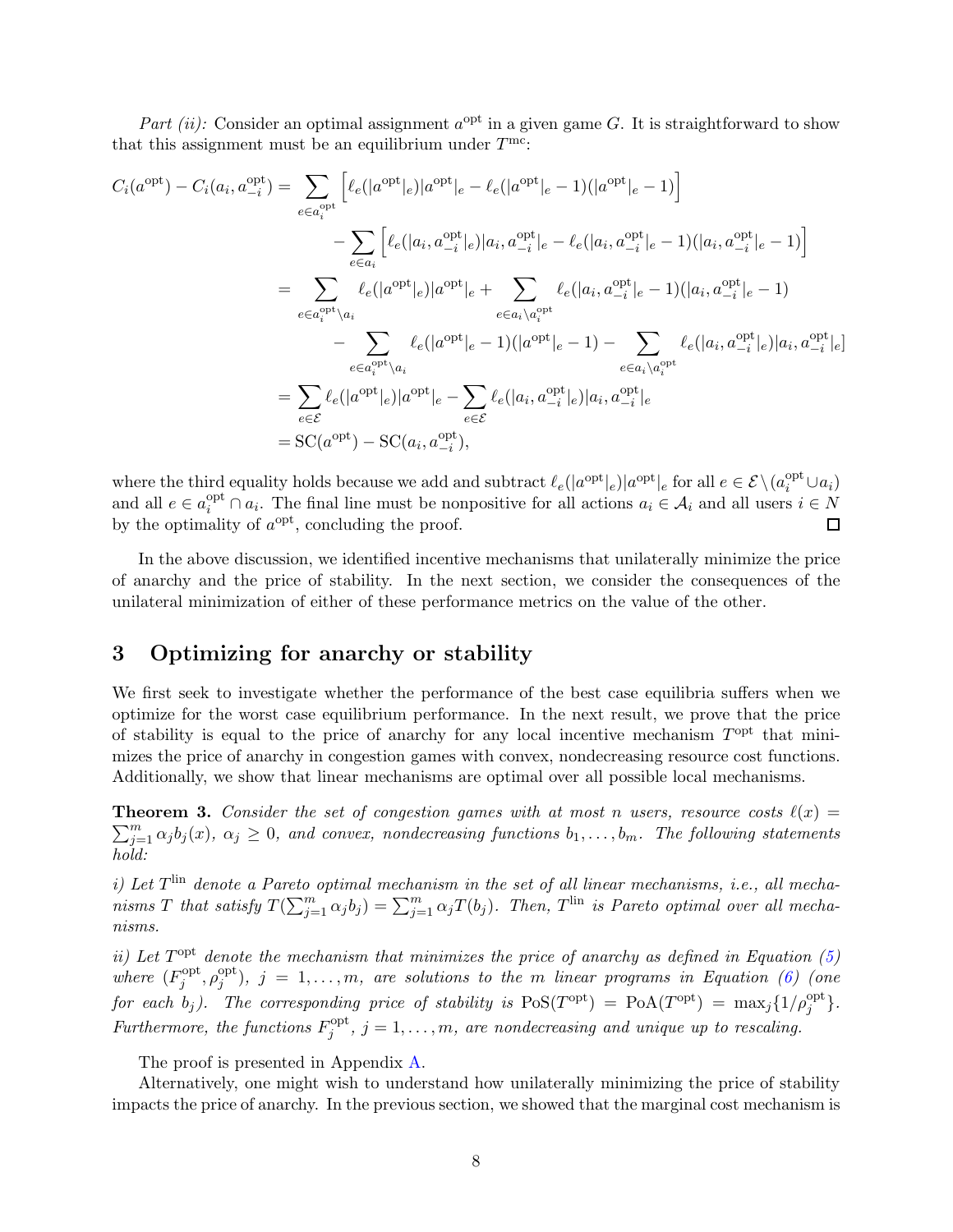the unique local mechanism that achieves the minimum price of stability of 1 in congestion games. Paccagnan et al. [\[30\]](#page-17-5) provide a tractable linear program for computing the price of anarchy in congestion games under the marginal cost mechanism. For the reader's convenience, we reproduce their result in the following proposition:

**Proposition 3** (Corollary 6.1 [\[30](#page-17-5)]). Consider congestion games with n users, resource costs  $\ell(x)$  =  $\sum_{j=1}^{m} \alpha_j b_j(x)$ ,  $\alpha_j \geq 0$ , and positive, convex basis functions  $\{b_1, \ldots, b_m\}$  Then, the marginal cost mechanism

$$
T^{\text{mc}}(b_j)(x) = (x-1)[b_j(x) - b_j(x-1)], \quad \forall x \in \{1, ..., n\}, \forall j \in \{1, ..., m\}
$$

has price of anarchy  $PoA(T^{mc}) = 1/\rho^{mc}$ , where  $\rho^{mc}$  is the optimal value of the following:

 $\begin{array}{ll}\text{maximize} & \rho & \text{subject to:}\ \rho, \nu \geq 0\end{array}$  $b_j(y)y - \rho b_j(x)x + \nu[(x^2 - xy)b_j(x) - x(x-1)b_j(x-1) - y(x+1)b_j(x+1)] \ge 0,$  $x, y \in \{0, \ldots, n\}, \quad x + y \leq n, \quad \forall j \in \{1, \ldots, m\},\$  $b_j(y)y - \rho b_j(x)x + \nu [xb_j(x)(2n - x - y) + (x - 1)b_j(x - 1)(y - n - (x + 1)b_j(x + 1)(x - n)] \ge 0,$  $x, y \in \{0, \ldots, n\}, \quad x + y > n, \quad \forall j \in \{1, \ldots, m\},\$ (7)

where we set  $b_j(-1) = b_j(0) = b_j(n + 1) = 0$ .

### <span id="page-8-0"></span>4 The Pareto frontier of inefficiency

In the previous sections, we showed that the unique local incentive mechanism that minimizes the price of anarchy has price of stability equal to the price of anarchy. Furthermore, the well-known marginal cost mechanism is the unique local incentive mechanism that minimizes the price of stability, always achieving a price of stability of 1. Thus, a local incentive mechanism  $T$  simultaneously minimizes the price of anarchy and the price of stability if and only if  $PoA(T) = PoS(T) = 1$ . As the minimum achievable price of anarchy is strictly greater than 1 for all nondecreasing, convex resource costs (except constant) [\[29](#page-17-7)], it immediately follows that there exists a tradeoff between the two metrics. In this section, we derive upper and lower bounds on the Pareto frontier between the price of anarchy and price of stability in congestion games, which permit us to better understand the tradeoff between these two metrics.

#### <span id="page-8-3"></span>4.1 The upper bound

Before presenting our upper bound, we introduce a modified version of the smoothness argument in Christodoulou and Gairing  $[12]$  that provides upper bounds on the price of stability of  $\mathcal G$  in the next proposition. Note that congestion games admit the Rosenthal potential function [\[33](#page-17-3)], defined as  $\Phi(a) = \sum_{e \in \bigcup a_i} \sum_{k=1}^{|a|_e} \ell_e(k)$ , which we will use throughout this manuscript.

<span id="page-8-2"></span>**Proposition 4.** Let  $\mathcal G$  denote a set of games defined for a maximum number of users n. Suppose there exist  $\zeta > 0$ ,  $\lambda > 0$  and  $\mu < 1$  such that, for every game  $G \in \mathcal{G}$  and any two assignments  $a, a' \in \mathcal{A}$ , it holds that

<span id="page-8-1"></span>
$$
SC(a) + \sum_{i=1}^{n} [C_i(a'_i, a_{-i}) - C_i(a)] + \zeta[\Phi(a') - \Phi(a)] \leq \lambda SC(a') + \mu SC(a). \tag{8}
$$

Then, the price of stability satisfies  $\text{PoS}(\mathcal{G}) \leq \lambda/(1-\mu)$ .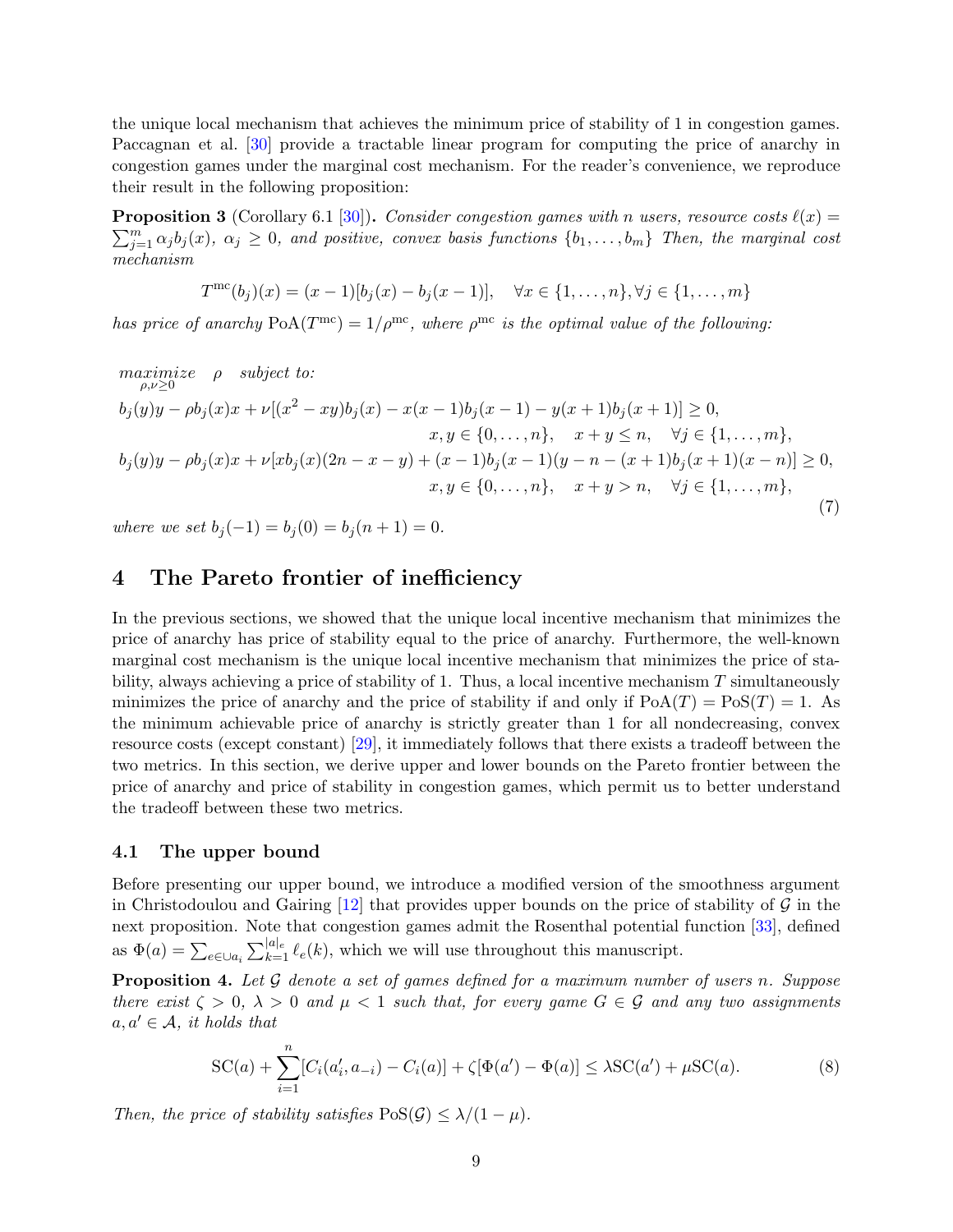*Proof.* Consider any game  $G \in \mathcal{G}$  and let  $a^{\text{opt}} \in \mathcal{A}$  denote an optimal assignment, i.e.,  $SC(a^{\text{opt}})$  $MinCost(G)$ . Recall that all congestion games admit an exact potential function [\[33](#page-17-3)]. Thus, let  $a^{ne} \in \text{NE}(G)$  denote a pure Nash equilibrium that satisfies  $\Phi(a^{ne}) \leq \Phi(a^{opt})$ . Since  $C_i(a_i^{opt})$  $a_{i}^{\text{opt}}, a_{-i}^{\text{ne}}$  $\geq$  $C_i(a^{ne})$  for all  $i \in N$  and  $\Phi(a^{ne}) \leq \Phi(a^{opt})$ , it follows from Equation [\(8\)](#page-8-1) that

<span id="page-9-1"></span>
$$
SC(a^{ne}) \leq \lambda SC(a^{opt}) + \mu SC(a^{ne}).
$$

Rearranging the above inequality gives us that  $SC(a^{ne})/SC(a^{opt}) \leq \lambda/(1-\mu)$ . Since  $a^{ne}$  is not necessarily the pure Nash equilibrium with minimum social cost,  $\text{PoS}(G) \leq \lambda/(1-\mu)$  also holds.  $\Box$ 

The above smoothness argument provides an upper bound on the price of stability by bounding the efficiency of all pure Nash equilibria with potential lower than the potential at the optimal assignment. Our next result shows how one can leverage this smoothness argument to optimize the upper bound on the price of stability under a maximum allowable price of anarchy constraint.

<span id="page-9-0"></span>**Theorem 4.** Consider the set of congestion games G with at most n agents, resource costs  $\ell(x)$  =  $\sum_{j=1}^{m} \alpha_j b_j(x)$ ,  $\alpha_j \geq 0$ , and basis functions  $\{b_1, \ldots, b_m\}$ . Further, consider a maximum allowable price of anarchy PoA<sup>\*</sup> greater than or equal to the minimum achievable price of anarchy in G. Let  $\{F_1^{\text{opt}}\}$  $I_1^{\text{opt}}, \ldots, F_m^{\text{opt}}, \nu^{\text{opt}}, \rho^{\text{opt}}, \gamma^{\text{opt}}, \kappa^{\text{opt}}$  be solutions to the following bilinear program:

$$
\begin{aligned}\n\maximize & \gamma \quad subject \ to: \\
\{F_j\}_{\nu} & \sim 1_{\rho} \ge \frac{1}{\text{PoA}^*} \nu^{-1} \\
\nu^{-1} & \rho \ge \frac{1}{\text{PoA}^*} \nu^{-1} \\
\nu^{-1} & \rho_j(y)y - \nu^{-1} \rho b_j(x)x + (x - z)F_j(x) - (y - z)F_j(x + 1) \ge 0, \\
&\quad \forall (x, y, z) \in \mathcal{I}(n), \forall j \in \{1, ..., m\}, \\
b_j(y)y - \gamma b_j(x)x + (x - z)F_j(x) - (y - z)F_j(x + 1) + \kappa \left[ \sum_{k=1}^x F_j(k) - \sum_{k=1}^y F_j(k) \right] \ge 0, \\
&\quad \forall (x, y, z) \in \mathcal{I}(n), \forall j \in \{1, ..., m\}.\n\end{aligned}
$$
\n(9)

Then, the local incentive mechanism  $T^{\text{opt}}$  defined as  $T^{\text{opt}}(b_j)(x) = F_j^{\text{opt}}$  $j_j^{\text{opt}}(x) - b_j(x), j = 1, \ldots, m,$ achieves price of anarchy  $PoA(T^{opt}) = 1/\rho^{opt} \leq PoA^*$  and price of stability  $Pos(T^{opt}) \leq 1/\gamma^{opt}$ .

The proof is presented in Appendix [B.](#page-19-0) The optimization problem in Equation [\(9\)](#page-9-1) is a bilinear program with a single bilinearity, since  $\kappa$  is multiplied with F in the final set of constraints. Such programs can be solved efficiently using the method of bisections, which involves solving a finite number of linear programs for appropriate guesses of the value  $\kappa^{\text{opt}}$ .

A possible interpretation of the above result is that the incentive mechanism  $T<sup>opt</sup>$  guarantees that every game  $G \in \mathcal{G}$  has at least one pure Nash equilibrium with social cost at most  $1/\gamma^{\text{opt}}$  times greater than  $MinCost(G)$ . This equilibrium may not represent the best performing equilibrium of G, so this is only an upper bound on the price of stability, in general. Recall from the proof of Proposition [4](#page-8-2) that our upper bound also applies to the efficiency of any pure Nash equilibrium that has potential less than or equal to the potential at the optimum. Note that the potential minimizer of the game is one such pure Nash equilibrium. Thus, the upper bound on the price of stability metric we have derived also applies to the price of stochastic anarchy [\[16\]](#page-16-12), which measures the worst case ratio between the system cost at the potential minimizer and the system cost at optimum. We continue our discussion on the price of stochastic anarchy in Section [5.](#page-13-0)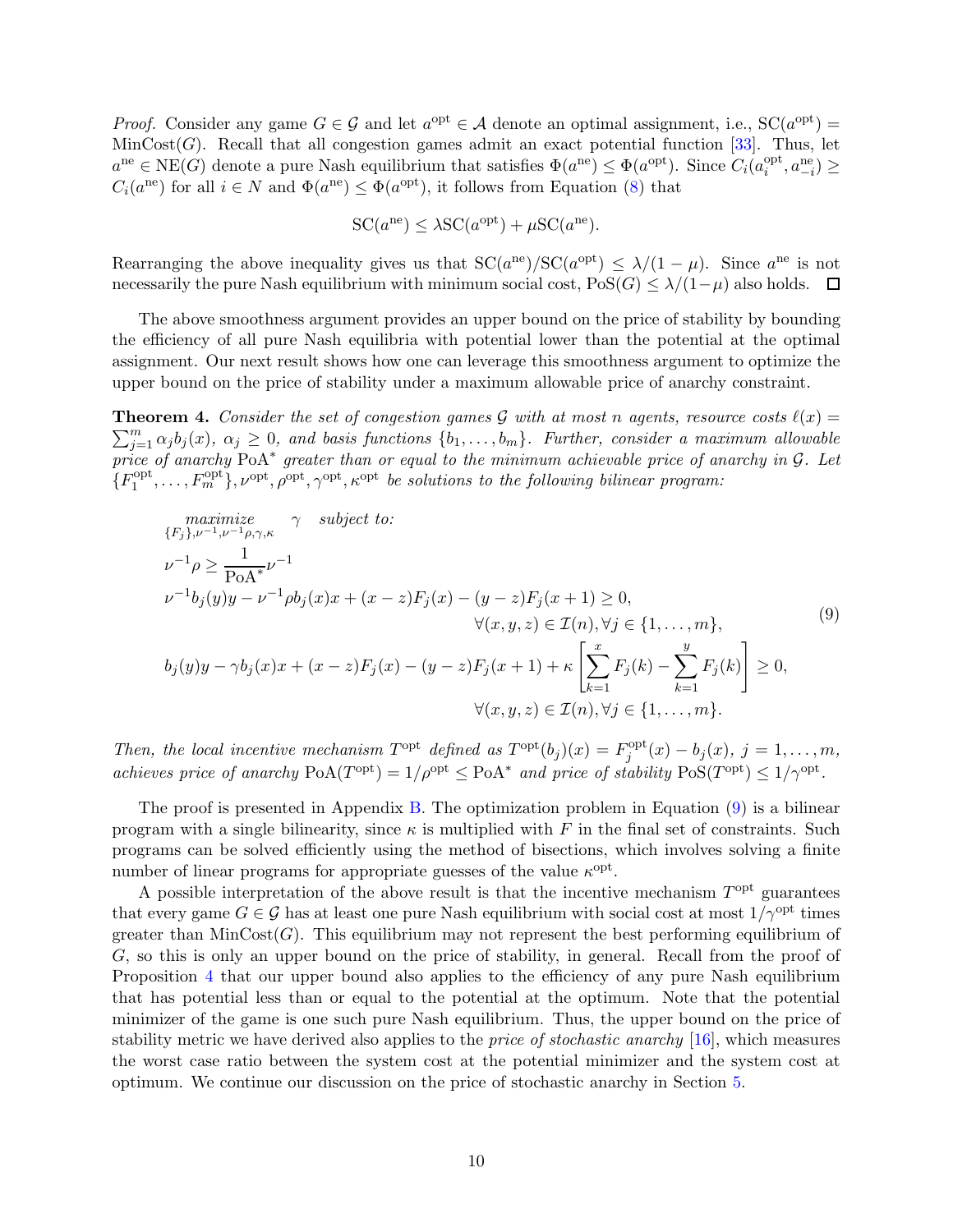#### 4.2 The lower bound

The following theorem states our lower bound on the best achievable price of stability for a maximum allowable price of anarchy PoA<sup>\*</sup>:

<span id="page-10-0"></span>**Theorem 5.** Consider the set of congestion games G with at most n agents, resource costs  $\ell(x)$  =  $\sum_{j=1}^{m} \alpha_j b_j(x)$ ,  $\alpha_j \geq 0$ , and basis functions  $\{b_1, \ldots, b_m\}$ . Further, consider a maximum allowable price of anarchy PoA<sup>\*</sup> greater than or equal to the minimum achievable price of anarchy in G. Let  $F^{\rm opt}_i$  $j^{opt}, \nu_j, \rho_j$  be optimal values that solve the following m linear programs (one for each j):

$$
\begin{aligned}\n\text{maximize}_{F,\nu^{-1}\geq 0,\rho\nu^{-1}} & \sum_{x=1}^{n} F(x) \\
\text{subject to: } & \rho\nu^{-1} \geq \frac{1}{\text{PoA}^*} \nu^{-1}, \quad F(1) = 1, \\
& \nu^{-1} b_j(y) y - \rho \nu^{-1} b_j(x) x + (x-z) F(x) - (y-z) F(x+1) \geq 0, \forall (x, y, z) \in \mathcal{I}(n),\n\end{aligned} \tag{10}
$$

and define  $F_i^{(u,v)}$  $j^{(u,v)}(k) = \max_{v+k \leq x \leq u} F_j^{\text{opt}}$  $j^{opt}(x)$ , for  $k = 1, \ldots, u - v$ . Then, the best price of stability that can be achieved by any local incentive mechanism T satisfies  $\text{PoS}(T) \ge \max_j \{1/\gamma_j^{\text{opt}}\},\$  where

<span id="page-10-1"></span>
$$
\gamma_j^{\text{opt}} = \min_{0 \le v < u \le n} \frac{b(v)v + \sum_{k=1}^{u-v} F_j^{(u,v)}(k)}{b(u)u}.
$$

The proof is presented in Appendix [C.](#page-20-0) We highlight some important observations regarding the above result in the discussion below:

Note that the linear program in Equation [\(10\)](#page-10-1) must be feasible for all values PoA<sup>\*</sup> greater than or equal to the minimum achievable price of anarchy in the set  $\mathcal{G}$ , as there exists at least one set of feasible values  $F, \nu, \rho$ . Furthermore, the linear program must provide a (tight) lower bound of  $PoS(T) \geq 1$  for any PoA<sup>\*</sup> greater than the price of anarchy of the marginal cost mechanism since the price of stability of the marginal cost mechanism is 1. When the basis functions are convex and nondecreasing, the linear program must also provide a (tight) lower bound  $\text{PoS}(T) \ge \text{PoA}^*$ when PoA<sup>\*</sup> is equal to the minimum achievable price of anarchy for  $n$  users, since we showed in Part (ii) of the proof of Theorem [3](#page-7-0) that a worst case game in this setting has the same structure as the construction we use to obtain this lower bound.

Additionally, the game construction from which we obtain this lower bound on the price of stability has a unique, dominant pure Nash equilibrium  $a^{ne}$  in the sense that each user  $i \in N$ strictly prefers to play  $a_i^{\text{ne}}$  as long as users  $1, \ldots, i-1$  play their respective actions in  $a^{\text{ne}}$ . It is straightforward to verify that  $a^{ne}$  is also the unique coarse correlated equilibrium of the game and, thus, our lower bound extends to the best case efficiency of coarse correlated equilibria in G.

#### <span id="page-10-2"></span>4.3 Arbitrary number of users

In this section, we seek to investigate the system performance that can be obtained using a local incentive mechanism in settings with an arbitrary (possibly infinite) number of users. We first observe that a lower bound on the Pareto curve follows immediately from the linear program in Section [4,](#page-8-0) as the price of anarchy and price of stability metrics are both nondecreasing in the number of users. As the same argument cannot be applied to upper bounds on the two metrics, here we develop a method for computing an upper bound on the Pareto curve between the price of anarchy and price of stability in polynomial congestion games with any number of users.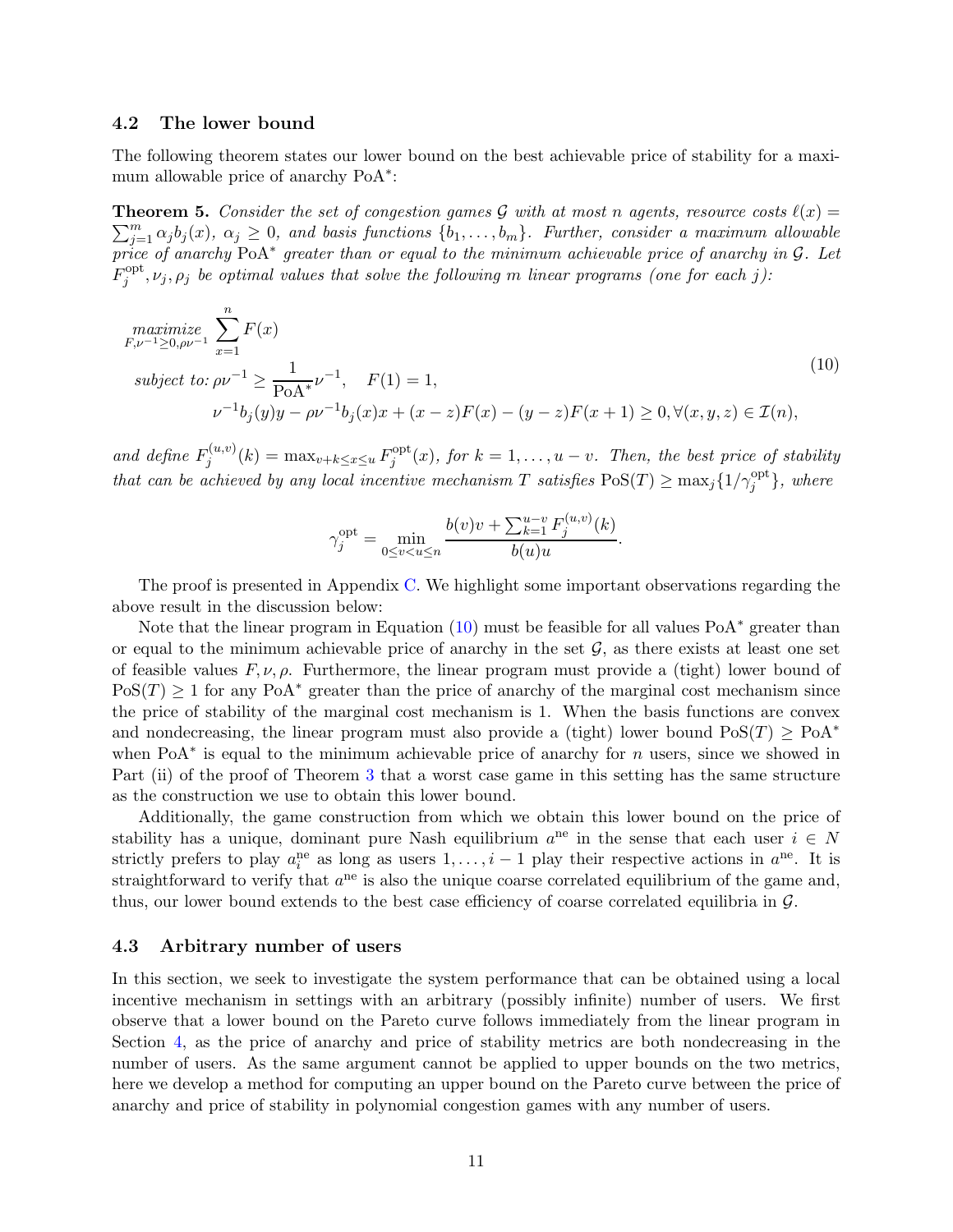Before presenting our next result, we define several parameters that are necessary for extending the solution of the upcoming finite dimensional bilinear program to an arbitrary number of users. Given integer  $d \in \mathbb{N}_{\geq 1}$ , even integer  $\bar{n} \in \mathbb{N}_{\geq 2}$ , optimal values  $\nu^{\text{opt}}, \rho^{\text{opt}}, \gamma^{\text{opt}}, \kappa^{\text{opt}}$  and function  $F^{\text{opt}}: \{1, \ldots, n\} \to \overline{\mathbb{R},}$  we define:

<span id="page-11-2"></span><span id="page-11-1"></span>
$$
F^{\infty}(x) := \begin{cases} F^{\text{opt}}(x) & \text{if } 0 \le x \le \bar{n}/2, \\ \beta[x^{d+1} - (x-1)^{d+1}] & \text{if } x > \bar{n}/2 \end{cases}
$$
\n
$$
\rho^{\infty} := \min \left\{ \rho^{\text{opt}}, \beta \nu^{\text{opt}} \frac{\bar{n}}{2} \left[ 1 - \left( 1 - \frac{2}{\bar{n}} \right)^{d+1} \right] - d \left[ \frac{\beta \nu^{\text{opt}}}{d+1} \frac{\bar{n}}{2} \left( \left( \frac{2}{\bar{n}} + 1 \right)^{d+1} - 1 \right) \right]^{1+1/d} \right\} \tag{11}
$$
\n
$$
\gamma^{\infty} := \min \{ \gamma^{\text{opt}}, \gamma_1, \gamma_2 + \beta \kappa^{\text{opt}}, \gamma_3 \}
$$

where  $\beta := F^{opt}(\bar{n}/2)/[(\bar{n}/2)^{d+1} - (\bar{n}/2 - 1)^{d+1}],$ 

$$
\gamma_1 := \min_{x \in \{1, \dots, \bar{n}/2 - 1\}} \min_{\substack{\bar{n}/2 \\ \bar{x}^{d+1}}} \left[ \hat{y}_1^{d+1}(x) + F^{\text{opt}}(x)x - F^{\text{opt}}(x+1)\hat{y}_1(x) - \kappa^{\text{opt}} \sum_{k=x+1}^{\bar{n}/2} F^{\text{opt}}(k) - \beta \kappa^{\text{opt}} \left[ \hat{y}^{d+1}(x) - \left( \frac{\bar{n}}{2} \right)^{d+1} \right] \right]
$$
\n(12)

where  $\hat{y}_1(x) = \max{\{\bar{n}/2 + 1, [F^{\text{opt}}(x+1)/(d+1)/(1-\beta \kappa^{\text{opt}})]^{1/d}\}},$ 

<span id="page-11-4"></span>
$$
\gamma_2 := \min_{y \in \{0, \dots, \bar{n}/2 - 1\}} \min_{r \ge \bar{n}/2} \min_{r \ge \bar{n}/2} \left[ y^{d+1} + \beta [r^{d+1} - (r-1)^{d+1}]r - \beta (r+1)^{d+1} y + \kappa^{\text{opt}} \sum_{k=y+1}^{\bar{n}/2 - 1} F^{\text{opt}}(k) - \beta \kappa^{\text{opt}} \left( \frac{\bar{n}}{2} - 1 \right)^{d+1} \right]
$$
\n(13)

<span id="page-11-3"></span>and,

$$
\gamma_3 := \min_{x \ge \bar{n}/2} \beta \kappa^{\text{opt}} + \frac{1}{x^{d+1}} \Big[ (1 - \beta \kappa^{\text{opt}}) \hat{y}_3^{d+1}(x) + \beta [x^{d+1} - (x-1)^{d+1}] x - \beta [(x+1)^{d+1} - x^{d+1}] \hat{y}_3(x) \Big] \tag{14}
$$

where  $\hat{y}_3(x) = \max{\{\bar{n}/2, [\beta((x+1)^{d+1} - x^{d+1})/(d+1)/(1 - \beta \kappa^{\text{opt}})]^{1/d}\}}.$ 

The following theorem presents our upper bound on the Pareto frontier between the price of anarchy and price of stability metrics in polynomial congestion games for any number of users:

<span id="page-11-0"></span>**Theorem 6.** Consider congestion games G with polynomial resource costs  $\ell(x) = \alpha x^d$ ,  $\alpha \geq 0$ , of order  $d \in \mathbb{N}_{\geq 1}$ . Further, consider a maximum allowable price of anarchy PoA<sup>\*</sup> greater than or equal to the minimum achievable price of anarchy in G. Let  $F^{\text{opt}}, \nu^{\text{opt}}, \rho^{\text{opt}}, \gamma^{\text{opt}}, \kappa^{\text{opt}}$  be optimal values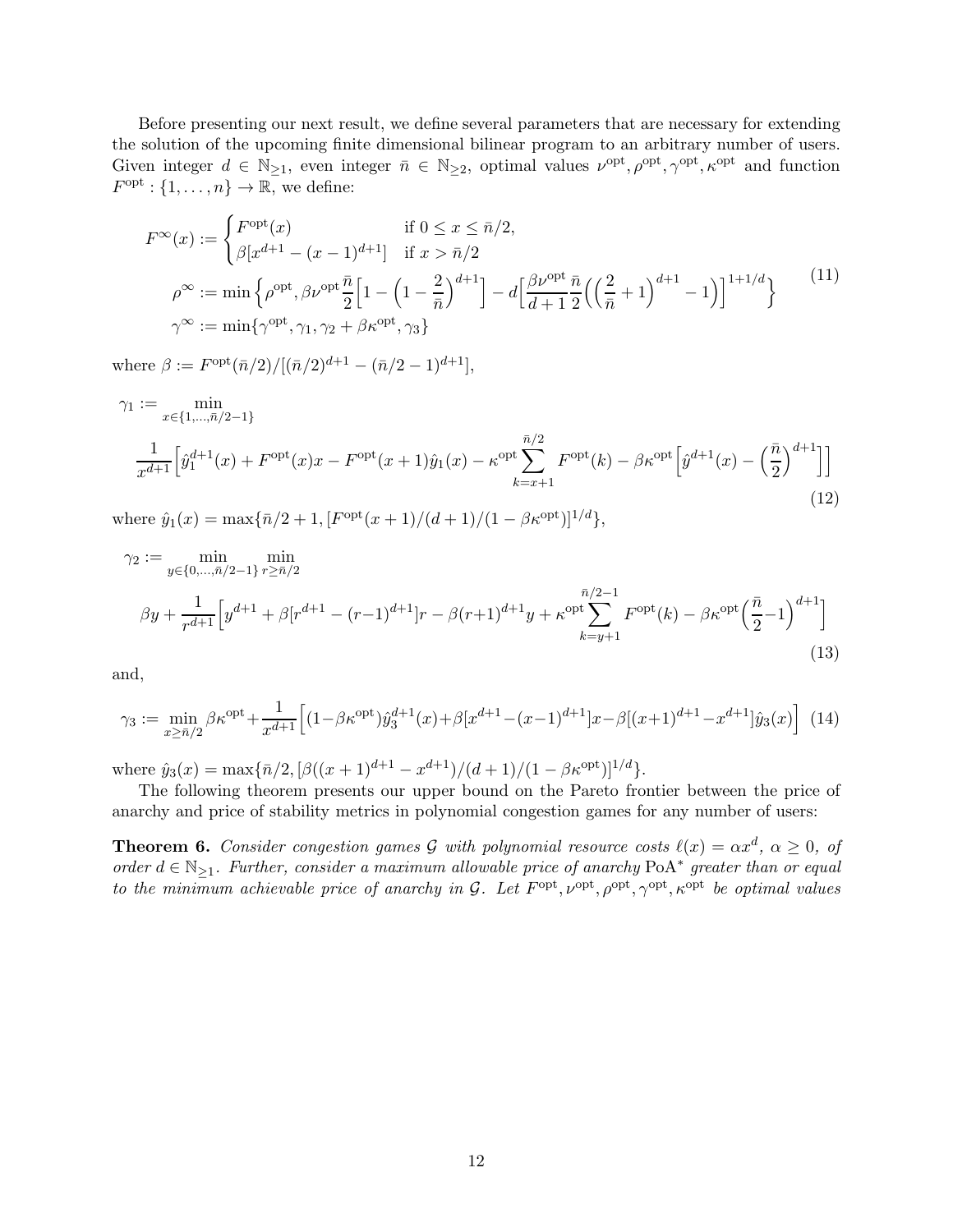that solve the following bilinear program for some even integer  $\bar{n} \in \mathbb{N}_{\geq 2}$  and  $\epsilon > 0$ :

$$
\begin{array}{ll}\n\text{maximize} & \gamma \quad \text{subject to:} \\
\text{F} \geq 0, \nu^{-1} \geq 0, \nu^{-1} \rho, \gamma, \kappa \geq 0 \\
\text{L}^{-1} \rho \geq (\text{PoA}^*)^{-1} \nu^{-1} \\
\text{F}(x+1) \geq \text{F}(x), & \forall x \in \{1, \dots, n-1\} \tag{15}\n\end{array}
$$

<span id="page-12-2"></span><span id="page-12-0"></span>
$$
F\left(\frac{\bar{n}}{2}\right) \leq \nu^{-1} \left[ \left(\frac{\bar{n}}{2} + 1\right)^{d+1} - \left(\frac{\bar{n}}{2}\right)^{d+1} \right] \tag{17}
$$

<span id="page-12-4"></span>
$$
F(1) + \frac{(d+1)(\bar{n}/2+1)^d \kappa}{(\bar{n}/2)^{d+1} - (\bar{n}/2-1)^{d+1}} F(\frac{\bar{n}}{2}) \le (d+1) \left(\frac{\bar{n}}{2} + 1\right)^d
$$
\n(18)

<span id="page-12-5"></span>
$$
1 - \frac{\kappa}{(\bar{n}/2)^{d+1} - (\bar{n}/2 - 1)^{d+1}} F\left(\frac{\bar{n}}{2}\right) \ge \epsilon \tag{19}
$$

<span id="page-12-3"></span><span id="page-12-1"></span>
$$
\nu^{-1}y^{d+1} - \nu^{-1}\rho x^{d+1} + xF(x) - yF(x+1) \ge 0, \qquad \forall (x, y) \in \mathcal{I}_{\leq \bar{n}}(\bar{n}) \tag{20}
$$

$$
y^{d+1} - \gamma x^{d+1} + xF(x) - yF(x+1) + \kappa \Big[ \sum_{k=1}^{x} F(k) - \sum_{k=1}^{y} F(k) \Big] \ge 0, \quad \forall (x, y) \in \mathcal{I}_{\le \bar{n}}(\bar{n}) \tag{21}
$$

where  $\mathcal{I}_{\leq n}(n)$  is the set of all pairs  $x, y \in \{0, \ldots, n\}$  such that  $1 \leq x+y \leq n$ . Then, for  $F^{\infty} : \mathbb{N} \to \mathbb{R}$ ,  $\rho^{\infty}$  and  $\gamma^{\infty}$  defined as in Equation [\(11\)](#page-11-1), the local incentive mechanism  $T^{\infty}$  with  $T^{\infty}(x^d)(x) =$  $F^{\infty}(x) - x^d$  satisfies  $PoA(T^{\infty}) \leq 1/\rho^{\infty}$  and  $PoS(T^{\infty}) \leq 1/\gamma^{\infty}$ .

Though the formal proof of Theorem  $6$  is presented in Appendix [D](#page-22-0) of the supplementary, here we provide an informal outline for the reader's convenience. A similar approach can be used to compute upper bounds for any class of congestion games. For a given numer of users  $n$  (possible infinite), the proof amounts to showing that the values  $\gamma^{\infty}, \rho^{\infty}, \nu^{\text{opt}}, \kappa^{\text{opt}}$  from the bilinear program in Theorem [6](#page-11-0) satisfy the constraints of two linear programs governing upper bounds on the price of anarchy and the price of stability, respectively. The constraints of these two linear programs are parameterized by each pair  $x, y \in \{0, \ldots, n\}$ . We divide the proof as follows:

– Upper bound on the price of anarchy: In the first part, we show that the values  $\rho^{\infty}, \nu^{\text{opt}}$  are feasible points of the linear program in Equation [\(6\)](#page-6-2) for the function  $F^{\infty}$  and n users. We first focus on the values x, y such that  $1 \leq x + y \leq n$ . We show that the constraints parameterized by  $0 \leq x < \bar{n}/2$  and  $y \geq 0$  are equivalent to constraints from the bilinear program in Theorem [6,](#page-11-0) leveraging the fact that  $F^{\infty}(x) = F^{\text{opt}}(x)$  and  $F^{\infty}(x+1) = F^{\text{opt}}(x+1)$ . Then, for  $x \geq \bar{n}/2$ and  $y \geq 0$ , we prove that all the constraints are satisfied if  $\rho^{\infty}$  is less than or equal to the second expression in the minimum that governs the definition of  $\rho^{\infty}$  in Equation [\(11\)](#page-11-1). Finally, we show that the constraints with  $x + y > n$  are redundant, as they are less strict than those with  $1 \le x + y \le n$ .

– Upper bound on the price of stability: Next, we show that the values  $\gamma^{\infty}, \kappa^{\text{opt}}$  are feasible points of the linear program in Section [4.1](#page-8-3) for  $\nu = 1$ , the function  $F^{\infty}$  and n users. We first focus on the values x, y such that  $1 \leq x + y \leq n$ . We show that the constraints with  $0 \leq x < \bar{n}/2$  and  $0 \leq y \leq \bar{n}/2$ , and the constraints with  $x = 0$  and  $y > \bar{n}/2$ , are equivalent to constraints from the bilinear program in Theorem [6.](#page-11-0) Then, we prove that  $\gamma^{\infty}, \kappa^{\text{opt}}$  satisfy the constraints with  $1 \leq x < \bar{n}/2$  and  $y > \bar{n}/2$  because  $\gamma^{\infty} \leq \gamma_1$ , the constraints with  $x \geq \bar{n}/2$  and  $0 \leq y < \bar{n}/2$ because  $\gamma^{\infty} \leq \gamma_2$ , and the constraints with  $x, y \geq \bar{n}/2$  because  $\gamma^{\infty} \leq \gamma_3$ , for  $\gamma_1, \gamma_2, \gamma_3$  defined as in Equations [\(12\)](#page-11-2)–[\(14\)](#page-11-3). Finally, we show that the constraints with  $x + y > n$  are less strict than those with  $1 \leq x + y \leq n$ .

In the study of polynomial congestion games, we are often interested in the setting where resource cost functions have the form  $\ell(x) = \sum_{j=0}^{d} \alpha_j x^j$  for  $\alpha_j \geq 0$  for given order  $d \geq 1$ . As it is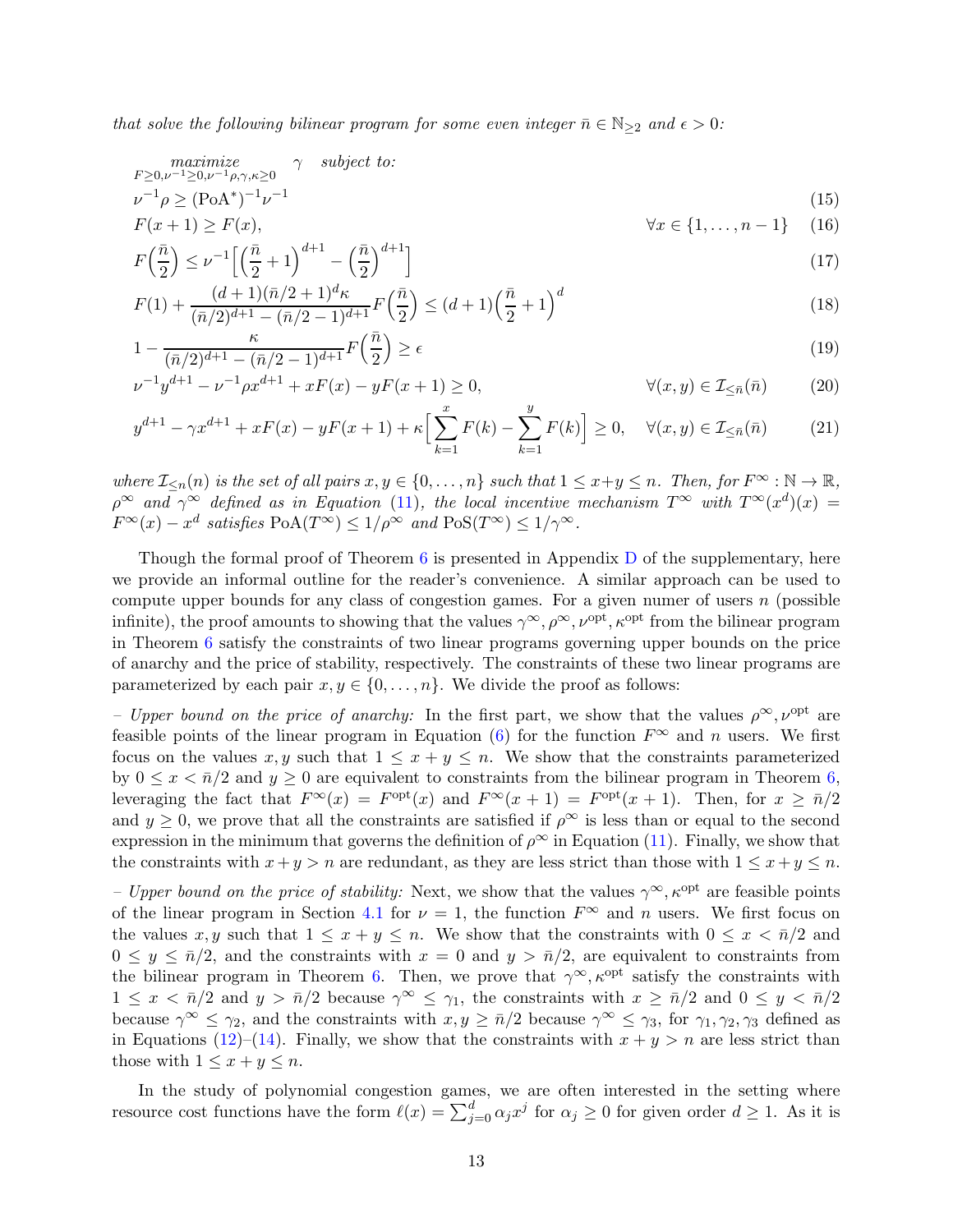stated, the result in Theorem [6](#page-11-0) can only accomodates resource cost functions corresponding to a single monomial basis function. However, consider the scenario where we solve the bilinear program program in Theorem [6](#page-11-0) for monomial basis functions  $b_1, \ldots, b_m$ , some fixed values  $\kappa = \kappa^*$  and  $\nu = \nu^*$ , and PoA<sup>∗</sup> greater than or equal to the best achievable price of anarchy for the corresponding set of games G. Then, the values  $PoA(T) \le \max_j \{1/\rho_j^{\infty}\}\$  and  $PoS(T) \le \max_j \{1/\gamma_j^{\infty}\}\$  must be valid upper bounds on the Pareto frontier between the price of anarchy and price of stability in  $\mathcal{G}$ , where  $\rho_j^{\infty}$  and  $\gamma_j^{\infty}$  are derived as in Equation [11](#page-11-1) for all  $j = 1, ..., m$ . We state this consequence of Theorem [6](#page-11-0) in the following corollary:

**Corollary 1.** Consider congestion games G with resource costs  $\ell(x) = \sum_{j=1}^{m} \alpha_j b_j(x)$  where  $\alpha_j \geq 0$ , for monomial basis functions  $b_j(x) = x^{d_j}$  of order  $d_j \in \mathbb{N}_{\geq 1}$ . Further, consider a maximum allowable price of anarchy PoA<sup>\*</sup> greater than or equal to the minimum achievable price of anarchy in G. For fixed  $\kappa \geq 0$ , fixed  $\nu \geq 0$ , even integer  $\bar{n} \in \mathbb{N}_{\geq 2}$  and  $\epsilon > 0$ , let  $F_j^{\text{opt}}$  $j^{\mathrm{opt}}, \rho_j^{\mathrm{opt}}$  $j^{\mathrm{opt}}, \gamma_j^{\mathrm{opt}}$  $j_j^{\text{opt}}$  be optimal values corresponding with a solution to the bilinear program in Theorem [6](#page-11-0) for each basis functions  $b_j$ ,  $j=1,\ldots,m$ .

Then, for  $F_j^{\infty} : \mathbb{N} \to \mathbb{R}$ ,  $\rho_j^{\infty}$  and  $\gamma_j^{\infty}$  defined as in Equation [\(11\)](#page-11-1), the local incentive mechanism  $T^{\infty}$  with  $T^{\infty}(b_j)(x) = \tilde{F}_j^{\infty}(x) - b_j(x)$  satisfies  $PoA(T^{\infty}) \le \max_j \{1/\rho_j^{\infty}\}\$  and  $PoS(T^{\infty}) \le$  $\max_j\{1/\gamma_j^{\infty}\}.$ 

### <span id="page-13-0"></span>5 Remarks

The results we presented in the previous sections have several important consequences, some of which we highlight in the discussion below:

#### 5.1 Equilibrium efficiency in congestion games without incentives

Many works have focused on identifying tight bounds on the price of anarchy and price of stability, particularly for congestion games without incentives. In this respect, Aland et al. [\[1](#page-15-1)] put forward an expression for the price of anarchy in polynomial congestion games without incentives. Mean-while, Christodoulou and Gairing [\[12\]](#page-16-5) provide exact bounds on the price of stability in polynomial congestion games without incentives. As both these values are known exactly, we can compare the equilibrium performance in the absence of incentives against upper bounds on the Pareto frontier we derive using the methodology we developed in Section [4.3.](#page-10-2)

In Columns 2 and 3 of Table [1,](#page-14-0) we summarize the price of anarchy and price of stability bounds from the literature on polynomial games without incentives. In Columns 4 and 5, we provide the upper bounds on the best achievable price of stability while guaranteeing price of anarchy no greater than that of polynomial congestion games without incentives. Conversely, in Columns 6 and 7, we provide the upper bounds on the best achievable *price of anarchy* without exceeding the price of stability in polynomial congestion games without incentives. From the values in Table [1,](#page-14-0) one can easily verify that using no incentive in the polynomial congestion games considered is not Pareto optimal. In fact, significant improvements can be achieved in terms of price of anarchy while guaranteeing the same price of stability. For the specific case of polynomial congestion games of degree  $d = 4$ , we observe that the price of anarchy can be reduced by more than 66.7% with no increase in the price of stability. Demonstrating the suboptimality of no incentive more generally remains an interesting open problem and should be considered in future work.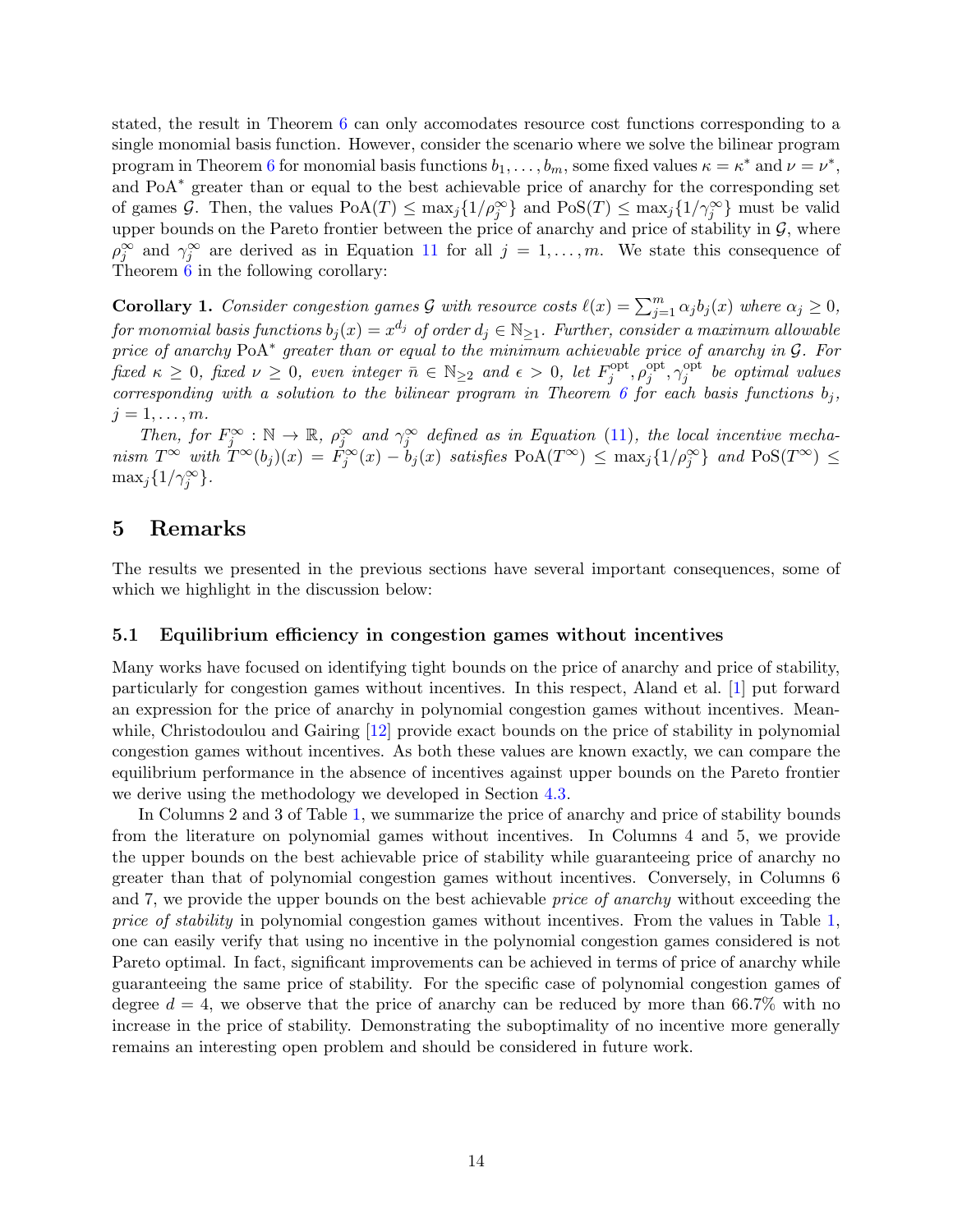<span id="page-14-0"></span>Table 1: Comparison of price of anarchy and price of stability values for no incentives and Pareto optimal incentive mechanisms in congestion games with polynomial resource costs of degree  $d = 1, \ldots, 4$ . The price of anarchy and price of stability values for no incentive are summarized in Columns 2 and 3 and were derived by Aland et al. [\[1\]](#page-15-1) and Christodoulou and Gairing [\[12\]](#page-16-5), respectively. Columns 4–7 report values on the Pareto frontier between the price of anarchy and price of stability metrics corresponding with the price of anarchy and price of stability without incentives. These were computed using the technique in Theorem [6.](#page-11-0)

| $\overline{d}$ | No incentive |       | PoA Requirement |       | PoS Requirement |       |
|----------------|--------------|-------|-----------------|-------|-----------------|-------|
|                | PoA          | PoS   | PoA             | PoS   | PoA             | PoS   |
|                | 2.500        | 1.577 | 2.500           | 1.418 | 2.381           | 1.577 |
| $\overline{2}$ | 9.583        | 2.361 | 9.583           | 1.156 | 7.044           | 2.361 |
| 3              | 41.536       | 3.322 | 41.536          | 1.290 | 22.930          | 3.322 |
|                | 267.643      | 4.398 | 267.643         | 1.135 | 88.895          | 4.398 |

#### 5.2 Bounds on the price of stochastic anarchy

The price of stochastic anarchy measures the efficiency of the potential minimizer within a given set of games. For a given set of games  $\mathcal G$  and incentive mechanism T, the price of stochastic anarchy is formally defined as follows:

$$
PoSA(T) = \sup_{G \in \mathcal{G}} \frac{SC(a^{pm})}{MinCost(G)},\tag{22}
$$

where  $a^{pm}$  is the potential minimizing assignment of the game G, i.e.,  $a^{pm}$  satisfies  $\Phi(a^{pm}) \leq \Phi(a)$ for all  $a \in \mathcal{A}$ . Observe that  $a^{pm}$  must be a pure Nash equilibrium of the game, so it always holds that  $PoA(T) \ge PoSA(T) \ge PoS(T) \ge 1$ . The assignment  $a^{pm}$  is sometimes called the *stochastically* stable state, since any sequence of sufficiently noisy best responses will converge to this assignment with probability 1. Thus, the price of stochastic anarchy is particularly relevant when considering the performance of noisy learning dynamics such as logit response dynamics [\[2,](#page-15-2) [8,](#page-16-13) [28](#page-17-12), [35](#page-17-13)].

In Section [4,](#page-8-0) our upper bound on the price of stability was obtained by computing the worst case equilibrium performance with the additional requirement that the potential at the equilibrium is less than or equal to the potential at the optimum. Since the potential minimizer of the game satisfies this requirement the upper bound we derive for the price of stability also applies to the price of stochastic anarchy. Furthermore, the lower bound we derive corresponds with the efficiency of the unique equilibrium of the constructed congestion game, which must be the potential minimizing assignment. Thus, both the upper and lower bounds we have characterized for the tradeoff between the price of anarchy and price of stability are also valid bounds on the tradeoff between the price of anarchy and the price of stochastic anarchy. In fact, all of our results on the Pareto frontier between the price of anarchy and price of stability directly apply to a Pareto frontier between the price of anarchy and price of stochastic anarchy.

#### 5.3 Features of the optimal tradeoff curve

In the tradeoff curves for affine and quadratic congestion games in Figure [1,](#page-3-0) observe that the joint performance guarantees of mechanisms that minimize the price of anarchy are not equal to those of mechanisms that minimize the price of stability, which implies that there exists a tradeoff between price of anarchy and price of stability. However, it remains to be shown whether this strict separation between the extreme points of the Pareto frontier exists more generally beyond the two sets of congestion games we considered. In particular, if there is an incentive that guarantees a price of anarchy equal to 1 for a given set of congestion games, then there can be no tradeoff. Following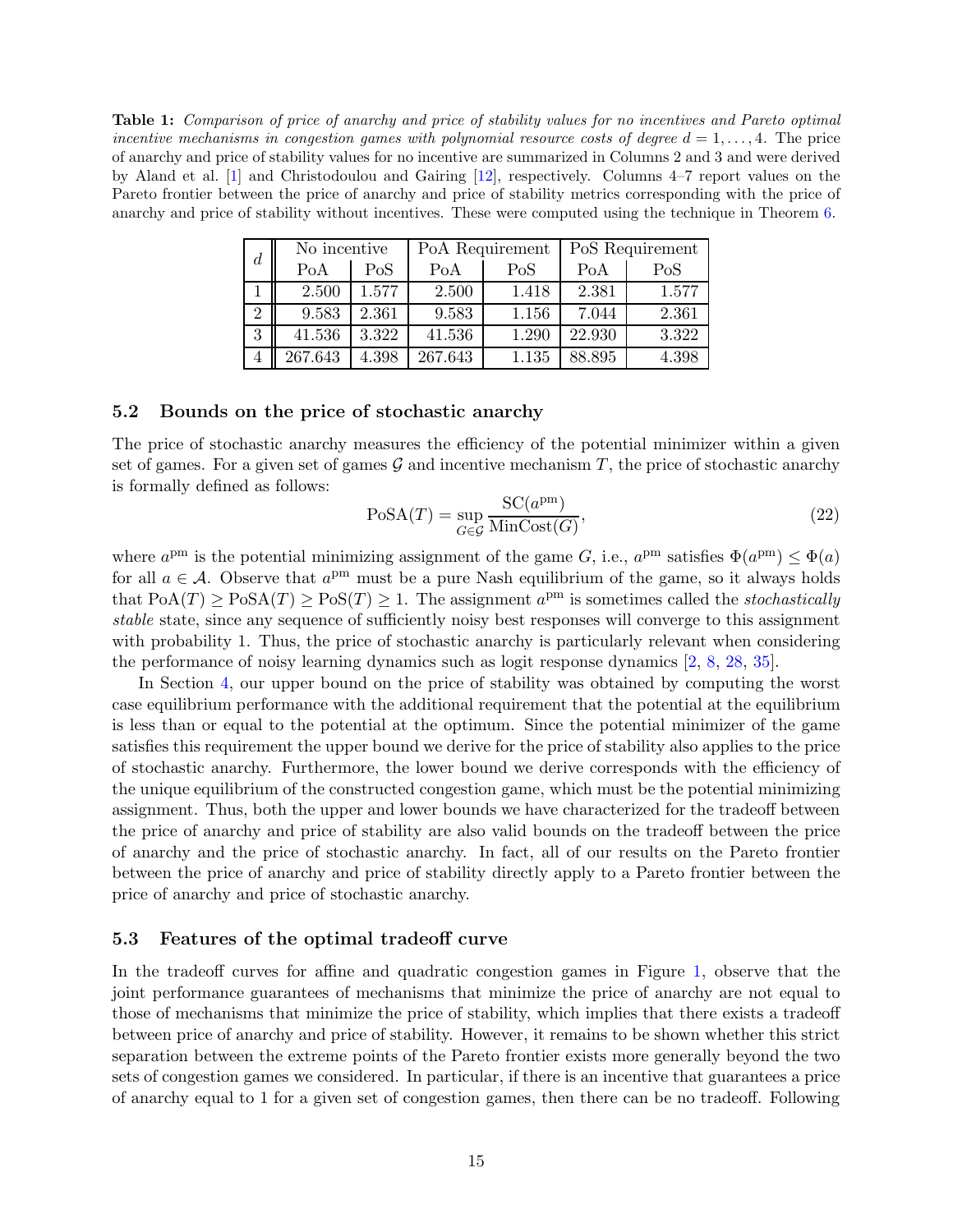this line of reasoning, there must exist a tradeoff between price of anarchy and price of stability in all sets of congestion games with convex, nondecreasing latency functions (except constant), as it was recently shown by Paccagnan and Gairing [\[29\]](#page-17-7) that the best achievable price of anarchy among all incentives (local or otherwise) is strictly greater than 1. A further consequence of the result in [\[29\]](#page-17-7) is that the marginal cost mechanism, which we showed is the unique mechanism that achieves price of stability of 1 within this setting, never provides optimal price of anarchy.

### 6 Conclusions and Future Directions

In this paper, we investigated the consequences of minimizing the price of anarchy on the price of stability in congestion games. Our first set of results showed that the local incentive mechanism that minimizes the price of anarchy has price of stability equal to the price of anarchy. As the marginal cost mechanism always achieves a price of stability of 1, it followed that a tradeoff exists between the price of anarchy and the price of stability, as the best achievable price of anarchy is generally strictly greater than 1. We then developed techniques for deriving upper and lower bounds on the Pareto frontier between the price of anarchy and price of stability. All of our results extend to the efficiency of coarse correlated equilibria and to the Pareto frontier between the price of anarchy and the price of stochastic anarchy.

A parallel research effort has investigated the design of global mechanisms where the design of incentive functions is conditioned on all parameters of a game instance. Interestingly, recent results have suggested that transitioning from local to global incentive mechanisms may not provide significant reductions of the achievable price of anarchy [\[30](#page-17-5)]. Whether a similar tradeoff between the price of anarchy and the price of stability exists in settings with global mechanisms is an open and interesting problem.

The price of anarchy and price of stability are only two of the many metrics used to evaluate the performance of distributed algorithms. In this respect, our contributions represent preliminary results toward the broader research agenda of identifying tradeoffs in optimal mechanism design. Future work should focus on understanding the impact of minimizing the price of anarchy on the algorithmic performance with respect to other metrics, including the rate of convergence to an equilibrium  $[19]$  and the transient system performance  $[6, 25]$  $[6, 25]$  $[6, 25]$ .

Filos-Ratsikas et al. [\[20](#page-17-9)] and Ramaswamy Pillai et al. [\[32\]](#page-17-10) investigate tradeoffs between the price of anarchy and price of stability in distinct classes of problems. However, they all report findings analagous to our first main result: when the price of anarchy is optimized, the price of anarchy and the price of stability are equal. While it is obvious that the price of stability can never exceed the price of anarchy, it is unclear whether these two metrics must always be in tension with one another. A relevant research direction is to understand the class of problems for which the price of anarchy can only be optimized to the detriment of the price of stability.

### References

- <span id="page-15-1"></span>[1] S. Aland, D. Dumrauf, M. Gairing, B. Monien, and F. Schoppmann. Exact price of anarchy for polynomial congestion games. SIAM Journal on Computing, 40(5):1211–1233, 2011.
- <span id="page-15-2"></span>[2] C. Alós-Ferrer and N. Netzer. The logit-response dynamics. *Games and Economic Behavior*, 68(2):413–427, 2010.
- <span id="page-15-0"></span>[3] E. Anshelevich, A. Dasgupta, J. Kleinberg, E. Tardos, T. Wexler, and T. Roughgarden. The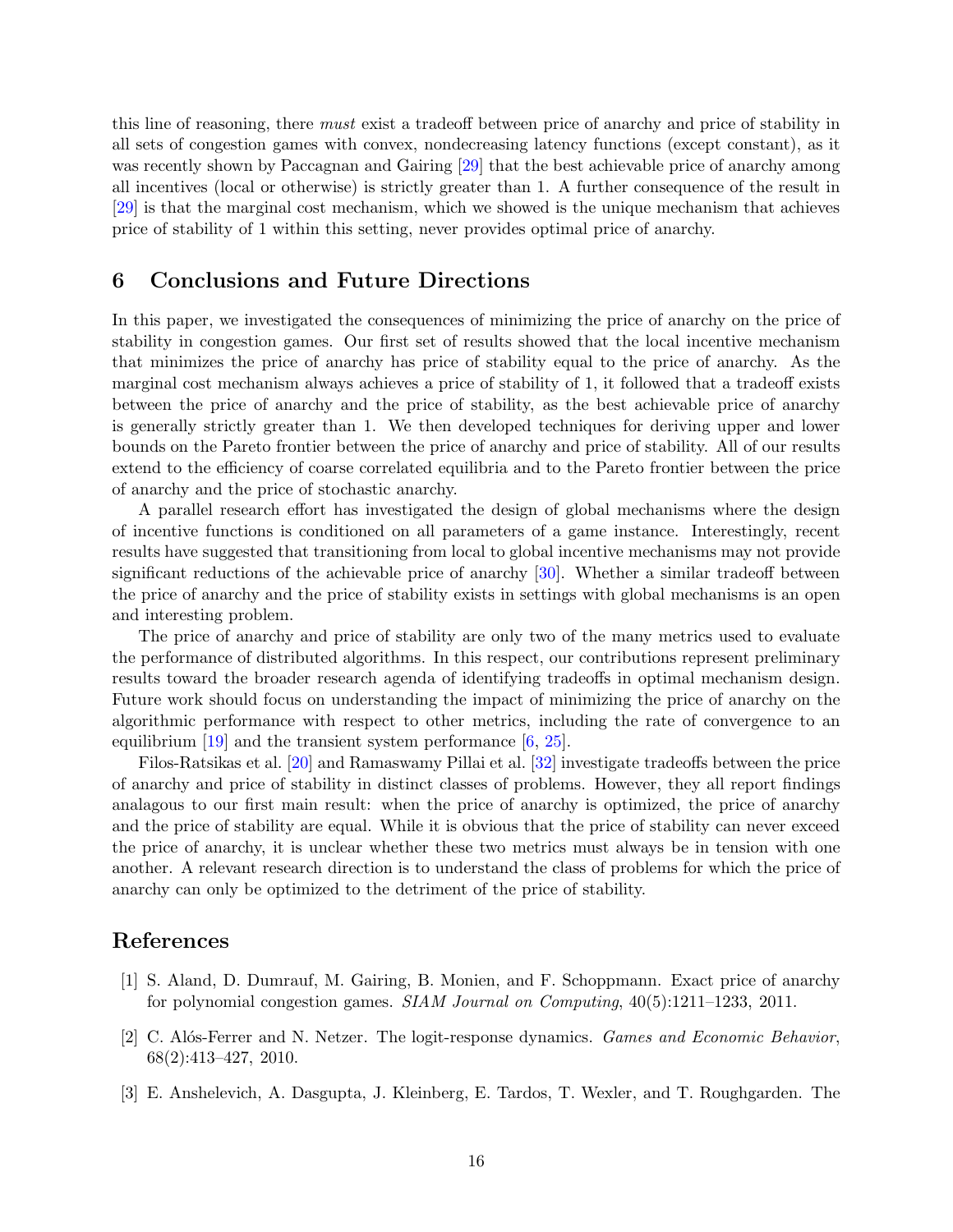price of stability for network design with fair cost allocation. SIAM Journal on Computing, 38(4):1602–1623, 2008.

- <span id="page-16-6"></span>[4] B. Awerbuch, Y. Azar, and A. Epstein. The price of routing unsplittable flow. SIAM Journal on Computing, 42(1):160–177, 2013.
- <span id="page-16-3"></span>[5] V. Bilò and C. Vinci. Dynamic taxes for polynomial congestion games. ACM Transactions on Economics and Computation (TEAC), 7(3):1–36, 2019.
- <span id="page-16-14"></span>[6] V. Bilò, A. Fanelli, M. Flammini, and L. Moscardelli. Performance of one-round walks in linear congestion games. Theory of Computing Systems, 49(1):24–45, 2011.
- <span id="page-16-9"></span>[7] A. Bjelde, M. Klimm, and D. Schmand. Brief announcement: Approximation algorithms for unsplittable resource allocation problems with diseconomies of scale. In Proceedings of the 29th ACM Symposium on Parallelism in Algorithms and Architectures, pages 227–229, 2017.
- <span id="page-16-13"></span>[8] L. E. Blume. The statistical mechanics of strategic interaction. Games and economic behavior, 5(3):387–424, 1993.
- <span id="page-16-2"></span>[9] T. Cabannes, M. A. S. Vincentelli, A. Sundt, H. Signargout, E. Porter, V. Fighiera, J. Ugirumurera, and A. M. Bayen. The impact of gps-enabled shortest path routing on mobility: a game theoretic approach. In Transportation Research Board 97th Annual Meeting. Washington DC, USA, pages 7–11, 2018.
- <span id="page-16-4"></span>[10] I. Caragiannis, C. Kaklamanis, and P. Kanellopoulos. Taxes for linear atomic congestion games. ACM Transactions on Algorithms (TALG), 7(1):1–31, 2010.
- <span id="page-16-10"></span>[11] I. Caragiannis, M. Flammini, C. Kaklamanis, P. Kanellopoulos, and L. Moscardelli. Tight bounds for selfish and greedy load balancing. Algorithmica, 61(3):606–637, 2011.
- <span id="page-16-5"></span>[12] G. Christodoulou and M. Gairing. Price of stability in polynomial congestion games. ACM Transactions on Economics and Computation (TEAC), 4(2):1–17, 2015.
- <span id="page-16-7"></span>[13] G. Christodoulou and E. Koutsoupias. The price of anarchy of finite congestion games. In Proceedings of the thirty-seventh annual ACM symposium on Theory of computing, pages 67– 73, 2005.
- <span id="page-16-11"></span>[14] G. Christodoulou and E. Koutsoupias. On the price of anarchy and stability of correlated equilibria of linear congestion games. In European Symposium on Algorithms, pages 59–70. Springer, 2005.
- <span id="page-16-8"></span>[15] G. Christodoulou, E. Koutsoupias, and A. Nanavati. Coordination mechanisms. In International Colloquium on Automata, Languages, and Programming, pages 345–357. Springer, 2004.
- <span id="page-16-12"></span>[16] C. Chung, K. Ligett, K. Pruhs, and A. Roth. The price of stochastic anarchy. In International Symposium on Algorithmic Game Theory, pages 303–314. Springer, 2008.
- <span id="page-16-0"></span>[17] R. Cookson, C. Propper, M. Asaria, and R. Raine. Socio-economic inequalities in health care in england. Fiscal Studies, 37(3-4):371–403, 2016.
- <span id="page-16-1"></span>[18] P. D'Odorico, J. A. Carr, K. F. Davis, J. Dell'Angelo, and D. A. Seekell. Food Inequality, Injustice, and Rights. BioScience, 69(3):180–190, 02 2019. ISSN 0006-3568.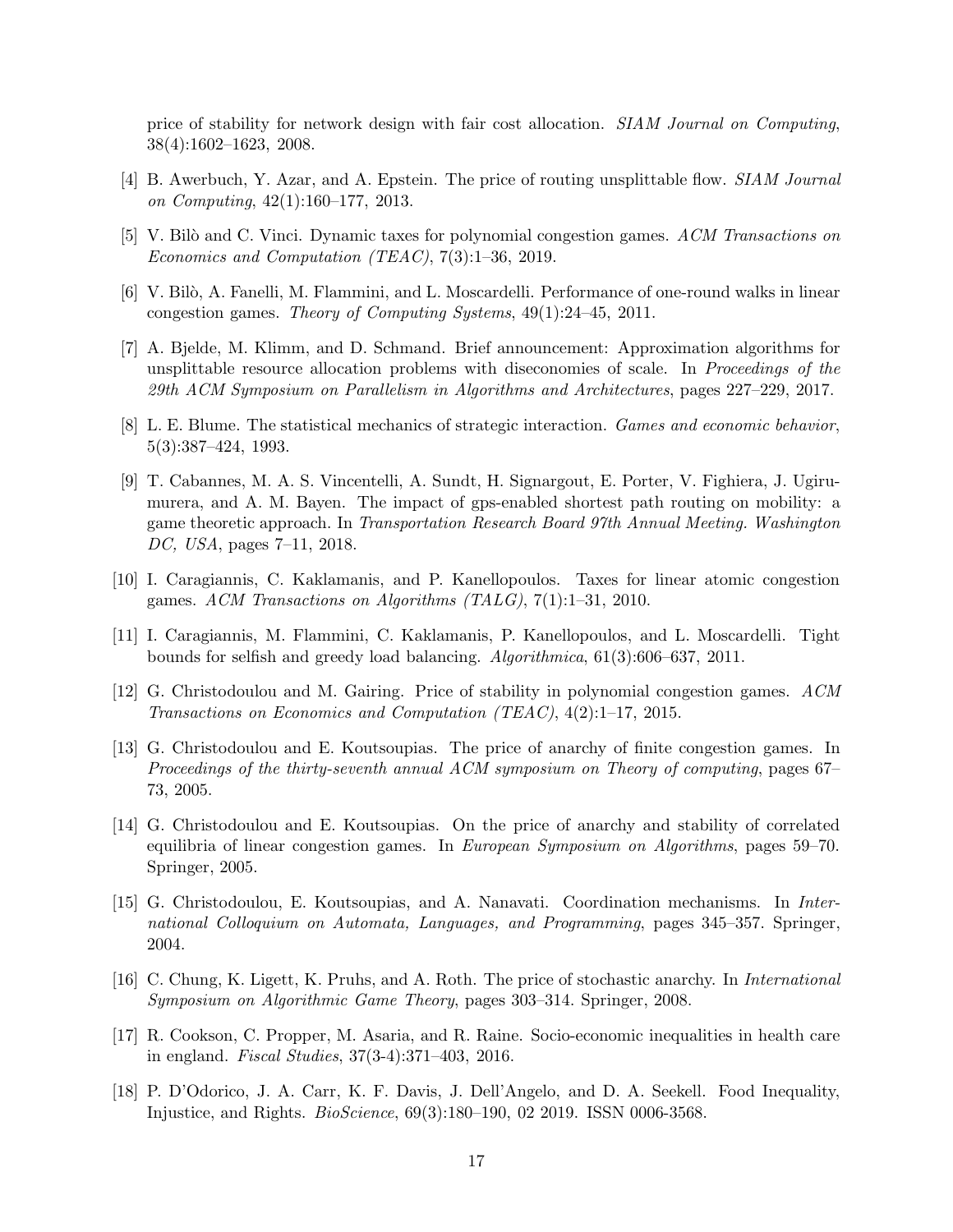- <span id="page-17-14"></span>[19] A. Fanelli, M. Flammini, and L. Moscardelli. The speed of convergence in congestion games under best-response dynamics. ACM Transactions on Algorithms (TALG), 8(3):1–15, 2012.
- <span id="page-17-9"></span>[20] A. Filos-Ratsikas, Y. Giannakopoulos, and P. Lazos. The pareto frontier of inefficiency in mechanism design. In International Conference on Web and Internet Economics, pages 186– 199. Springer, 2019.
- <span id="page-17-11"></span>[21] M. Gairing. Covering games: Approximation through non-cooperation. In International Workshop on Internet and Network Economics, pages 184–195. Springer, 2009.
- <span id="page-17-0"></span>[22] G. Hardin. The tragedy of the commons. Science, 162(3859):1243–1248, 1968.
- <span id="page-17-1"></span>[23] N. Kaida and K. Kaida. Facilitating pro-environmental behavior: The role of pessimism and anthropocentric environmental values. Social Indicators Research, 126(3):1243–1260, 2016.
- <span id="page-17-8"></span>[24] P. Kleer and G. Schäfer. Tight inefficiency bounds for perception-parameterized affine congestion games. Theoretical Computer Science, 754:65–87, 2019.
- <span id="page-17-15"></span>[25] R. Konda, R. Chandan, D. Grimsman, and J. R. Marden. Balancing asymptotic and transient efficiency guarantees in set covering games. arXiv preprint arXiv:2106.04031, 2021.
- <span id="page-17-4"></span>[26] E. Koutsoupias and C. Papadimitriou. Worst-case equilibria. In Annual Symposium on Theoretical Aspects of Computer Science, pages 404–413. Springer, 1999.
- <span id="page-17-2"></span>[27] J. Macfarlane. Your navigation app is making traffic unmanageable. IEEE Spectr, pages 22–27, 2019.
- <span id="page-17-12"></span>[28] J. R. Marden and J. S. Shamma. Revisiting log-linear learning: Asynchrony, completeness and payoff-based implementation. Games and Economic Behavior, 75(2):788–808, 2012.
- <span id="page-17-7"></span>[29] D. Paccagnan and M. Gairing. In congestion games, taxes achieve optimal approximation. In Proceedings of the 2021 ACM Conference on Economics and Computation (to appear), 2021.
- <span id="page-17-5"></span>[30] D. Paccagnan, R. Chandan, B. L. Ferguson, and J. R. Marden. Optimal taxes in atomic congestion games. ACM Transactions on Economics and Computation (TEAC) (to appear), 2021.
- <span id="page-17-6"></span>[31] A. Pigou. The economics of welfare. Macmillan, 1920.
- <span id="page-17-10"></span>[32] V. Ramaswamy Pillai, D. Paccagnan, and J. R. Marden. Multiagent maximum coverage problems: The trade-off between anarchy and stability. IEEE Transactions on Automatic Control, 2021.
- <span id="page-17-3"></span>[33] R. W. Rosenthal. A class of games possessing pure-strategy nash equilibria. International Journal of Game Theory, 2(1):65–67, 1973.
- <span id="page-17-16"></span>[34] T. Roughgarden. Intrinsic robustness of the price of anarchy. *Journal of the ACM (JACM)*, 62(5):1–42, 2015.
- <span id="page-17-13"></span>[35] H. P. Young. Individual Strategy and Social Structure: An Evolutionary Theory of Institutions. Princeton University Press, 2001.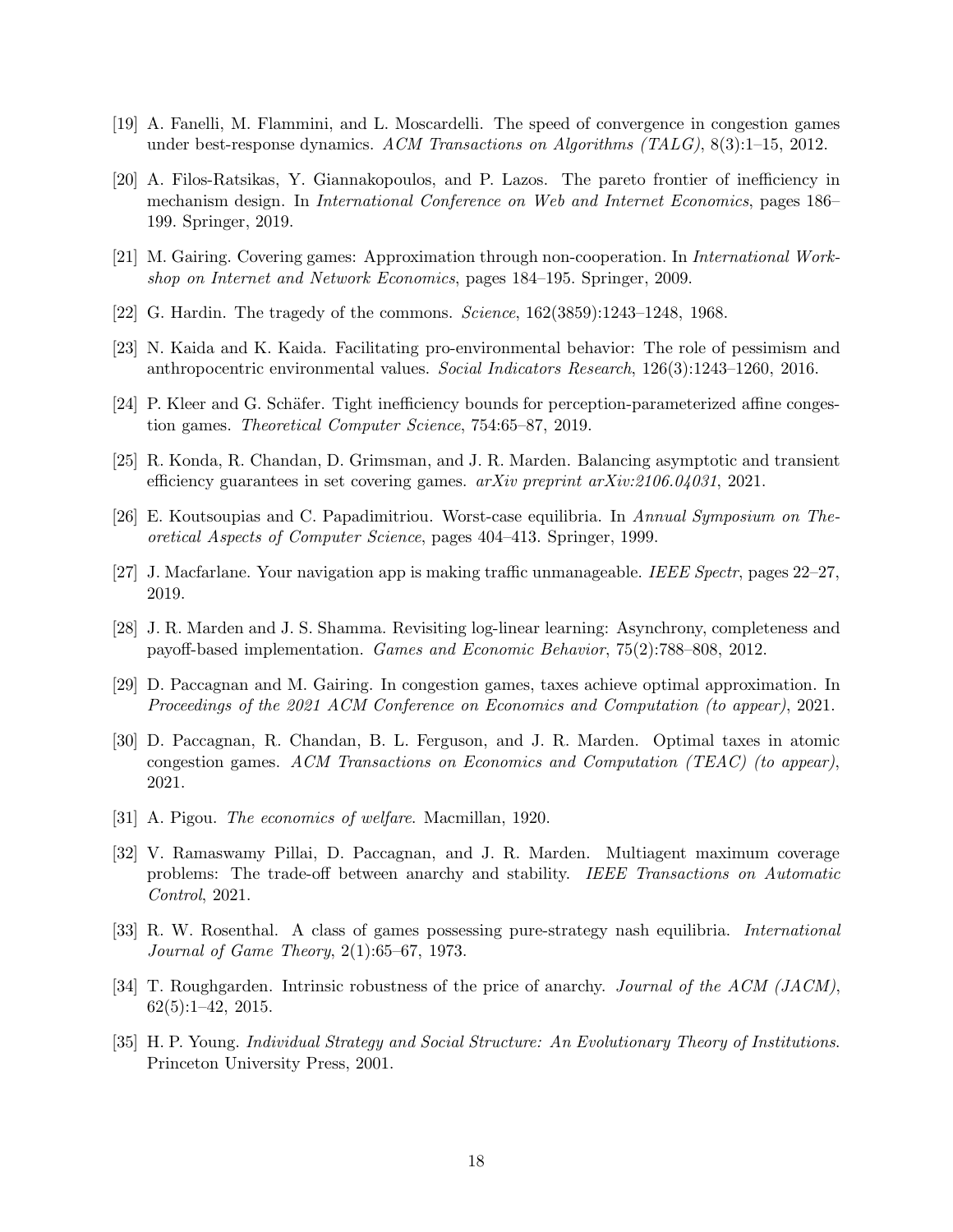# <span id="page-18-0"></span>A Proof of Theorem [3](#page-7-0)

We prove statements i) and ii) separately, below:

*Proof of statement i).* Given any mechanism  $T$  (not necessarily linear), we show that there exists some linear mechanism  $T^{\text{lin}}$  satisfying  $PoA(T^{\text{lin}}) \leq PoA(T)$ . The linear mechanism we consider is generated from the incentives  $T(b_j)$ ,  $j = 1, \ldots, m$ , as follows:  $T^{\text{lin}}(\sum_{j=1}^m \alpha_j b_j) = \sum_{j=1}^m \alpha_j T(b_j)$ . As the same set of arguments also hold for the price of stability, the statement follows.

Let  $\mathcal{G}_b$  be the restricted class of congestion games in which every resource e has resource cost  $\ell_e \in \{b_1, \ldots, b_m\}$ . Within this restricted class of games, the price of anarchy of T must be equal to that of  $T^{\text{lin}}$  since the resulting incentives are equivalent. For linear mechanisms such as  $T^{\text{lin}}$ , one can show that for any congestion game  $G \in \mathcal{G}$  there is another game  $G' \in \mathcal{G}_b$  (possibly with many more edges) that has arbitrarily close price of anarchy following the proof of Theorem 5.6 in Roughgarden [\[34](#page-17-16)]. In other words, the price of anarchy that the mechanism  $T^{\text{lin}}$  achieves in  $\mathcal G$  is equal to the price of anarchy it achieves in  $\mathcal{G}_b$ . We observe that for general mechanisms such as T, the price of anarchy achieved within the restricted class of games  $\mathcal{G}_b$  can only be said to be less than or equal to the price of anarchy achieved within G. It then follows that  $PoA(T<sup>lin</sup>) \le PoA(T)$ .

*Proof of statement ii).* Given the maximum number of users n and basis functions  $b_1, \ldots, b_m$ , consider the following  $m$  (relaxed) linear programs:

<span id="page-18-1"></span>
$$
\begin{array}{ll}\text{maximize} & \rho\\ \text{subject to:} & b_j(y)y - \rho b(x)x + \min\{x, n - y\}F(x) - \min\{y, n - x\}F(x+1) \ge 0\\ & \forall (x, y) \in \{0, \dots, n\} \times \{1, \dots, n\} \cup (n, 0).\end{array} \tag{23}
$$

Observe that the above linear program is a relaxation of the linear program in Equation [\(6\)](#page-6-2) where we only consider the constraints  $(x, y, z) \in \mathcal{I}(n)$  such that  $(x, y) \in \{0, \ldots, n\} \times \{1, \ldots, n\} \cup (n, 0)$ and  $z = \max\{0, x + y - n\}$ . Reference [\[30](#page-17-5)] provides an expression for a set of optimal solutions  $(F_i^{\text{opt}})$  $j^{\text{opt}}, \rho_j^{\text{opt}}$  $j_j^{opt}$ ,  $j = 1, \ldots, m$ , to the m linear programs above and show that these are also optimal solutions of the m linear programs in Equation  $(6)$ . As part of their proof, they show that the functions  $F_j^{\text{opt}}$  must be nondecreasing.

The rest of the proof is shown in two steps: (i) we show that for the solutions  $(F_i^{\text{opt}})$  $j^{\text{opt}}, \rho_j^{\text{opt}}$  $j^{\text{opt}}),$  $j = 1, \ldots, m$ , to the m linear programs in Equation [\(6\)](#page-6-2), the functions  $F_1^{\text{opt}}$  $I_1^{\text{opt}}, \ldots, F_m^{\text{opt}}$  are unique (up to rescaling); (ii) leveraging the fact that the functions  $F_1^{\text{opt}}$  $I_1^{\text{opt}}, \ldots, F_m^{\text{opt}}$  are nondecreasing, we construct a congestion game G that has  $Pos(G) = \max_j \{1/\rho_j^{opt}\}.$ 

Part (i) – Proof that  $F_i^{\text{opt}}$  $j_j^{\text{opt}}$  is the unique optimal solution. We must show that there is no other function F that yields a value of  $\rho = \rho^{\text{opt}}$ . By contradiction, let us assume that there exists a function  $\hat{F}$  different from  $F_i^{\text{opt}}$ <sup>opt</sup> that also achieves  $\rho^{\text{opt}}$ . Let  $k+1$  be the first index at which  $\hat{F}(k+1) \neq F_i^{\text{opt}}$  $j^{opt}(k+1)$ . If  $k=0$ , due to the constraint corresponding to  $(x=0, y=1)$  in the linear program in Equation [\(23\)](#page-18-1), it holds that  $\hat{F}(1) \leq b(1) = F_i^{\text{opt}}$ <sup>opt</sup>(1). Since  $\hat{F}(1) \neq F_j^{\text{opt}}$  $j^{\text{opt}}(1)$ , it must hold that  $\hat{F}(1) < F_j^{\text{opt}}(1)$ . A similar argument holds for  $k > 0$ , since

$$
\hat{F}(k+1) \le \max_{y \in \{1, \dots, n\}} \frac{b(y)y - \rho^{\text{opt}}b(k)k + \min\{k, n - y\} \hat{F}(k)}{\min\{y, n - k\}} = F_j^{\text{opt}}(k+1),
$$

where the equality holds since  $\hat{F}(k) = F_i^{\text{opt}}$  $j^{opt}(k)$ , by assumption. In short, at the first  $k+1$  where  $\hat{F}$  does not equal  $F_i^{\text{opt}}$  $j^{opt}$ , the former is always strictly lower than the latter or else a constraint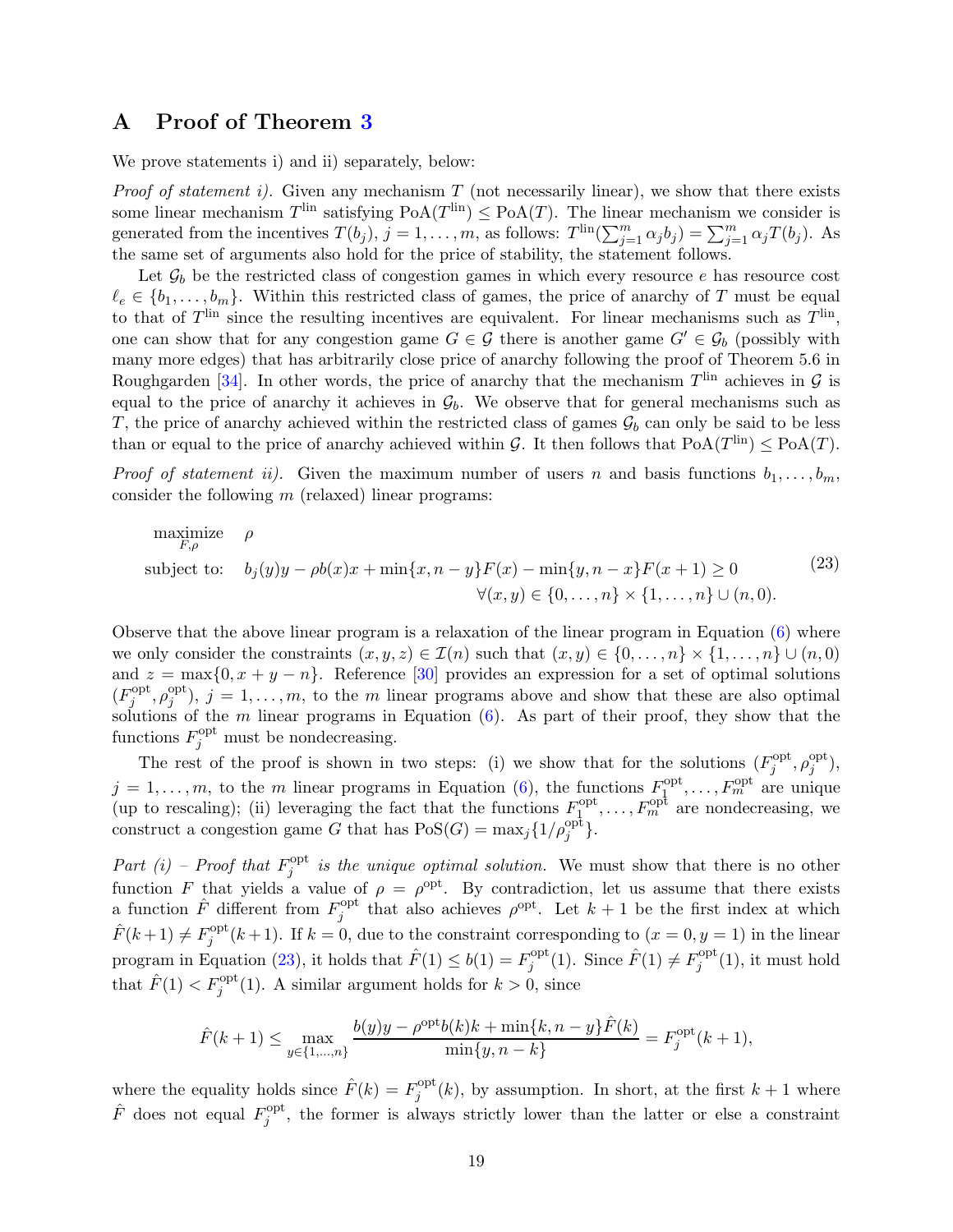in the linear program would be violated. The contradiction follows from the constraints with  $(x = n, y = y_n^*)$ :

$$
\rho^{\rm opt} \leq \frac{b(y^*_n)y^*_n + (n-y^*_n)\hat{F}(n)}{b(n)n} < \frac{b(y^*_n)y^*_n + (n-y^*_n)F^{\rm opt}_j(n)}{b(n)n} = \rho^{\rm opt}_j,
$$

where the strict inequality holds since  $n-y_n^* > 0$ . Observe that if  $n-y_n^* = 0$ , it holds that  $\rho_j^{\text{opt}} = 1$ , which violates the stated conditions for uniqueness in the theorem statement.

Part (ii) – Game construction. Here we show that for each function in  ${F_i^{\text{opt}}}$  $j^{\text{opt}}$ , we can construct a congestion game that has price of stability equal to  $1/\rho_j^{\text{opt}}$ . Without loss of generality, we assume that that all basis functions  $b_1, \ldots, b_m$  are scaled such that  $F_j(1) = 1$ . Consider the active constraint correponding to  $x = n$  for each  $F_i^{\text{opt}}$  $j^{opt}$ , which – after some rearrangement – appears as follows:

$$
\frac{1}{\rho_j^{\text{opt}}} = \max_{y \in \{0, 1, \dots, n\}} \frac{b_j(n)n}{(n - y)F_j^{\text{opt}}(n) + b_j(y)y}.
$$
\n(24)

Define  $y_n^* \in \{0, 1, \ldots, n\}$  as an argument that maximizes the right-hand side in the above expression. Consider a congestion game G with a set of n users  $N = \{1, ..., n\}$  and  $n - y_n^* + 1$  resources  $\mathcal{E} =$  $\{e_0, e_1, \ldots, e_{n-y_n} \}$ . The users' action sets are defined as follows: each user  $i \in \{1, \ldots, n-y_n^*\}$  has action set  $A_i = \{a_i^{\text{ne}}, a_i^{\text{opt}}\}$  $a_i^{\text{opt}}$ } where  $a_i^{\text{ne}} = \{e_0\}$  and  $a_i^{\text{opt}} = \{e_i\}$ ; and, each user  $i \in \{n - y_n^* + 1, ..., n\}$ has  $A_i = \{a_i = \{e_0\}\}\.$  The cost on resource  $e_0$  is  $b_j$ , whereas each  $e \in \{e_1, \ldots, e_{n-y_n^*}\}\$  has cost  $[F_j^{\text{opt}}(n) + \epsilon] \cdot b_j$  for some  $\epsilon > 0$ . Since  $F_j^{\text{opt}}(1) = 1$  and  $F_j^{\text{opt}}$  is nondecreasing, it is straight  $j^{\text{opt}}(n)+\epsilon\cdot b_j$  for some  $\epsilon > 0$ . Since  $F_j^{\text{opt}}$  $f_j^{\text{opt}}(1) = 1$  and  $F_j^{\text{opt}}$ <sup>opt</sup> is nondecreasing, it is straightforward to verify that the assignment  $(a_1^{\text{ne}}, \ldots, a_{n-y_n^*}^{\text{ne}}, a_{n-y_n^*+1}, \ldots, a_n)$  is the unique pure Nash equilibrium of the game. Simply observe that for any assignment  $a \in \Pi_i \mathcal{A}_i$ , any user  $i \in \{1, \ldots, n - y_n^*\}$  selecting its action  $a_i^{\text{opt}}$ <sup>opt</sup> can decrease its cost by selecting its action  $a_i^{\text{ne}}$  instead, since  $\hat{F}_j^{\text{opt}}$  $f_j^{\text{opt}}(|a|_{e_0}) < F_j^{\text{opt}}(n) + \epsilon.$ Thus, the constructed game has a unique pure Nash equilibrium, with system cost  $b_j(n)n$ . The assignment  $(a_1^{\text{opt}})$  $a_1^{\text{opt}}, \ldots, a_{n-1}^{\text{opt}}$ <sup>opt</sup><sub>n−y<sup>\*</sup></sub>,  $a_{n-y_n^*+1},..., a_n$ ) has system cost  $(n-y_n^*)[F_j^{\text{opt}}]$  $j^{\text{opt}}(n)+\epsilon]+b_j(y_n^*)y_n^*$ . Thus, taking the limit as  $\epsilon \to 0^+$ , the price of stability of the constructed game satisfies PoS(G)  $\geq$  $b_j(n)n/[(n-y_n^*)F(n) + b_j(y_n^*)y_n^*] = 1/\rho_j^{\text{opt}}$ . Since the function  $F_j^{\text{opt}}$ <sup>opt</sup> has corresponding price of anarchy guarantee of  $1/\rho_j^{\text{opt}}$ , the price of stability must also be upper-bounded by  $1/\rho_j^{\text{opt}}$ . Thus,  $\text{PoS}(T) = \max_j \{1/\rho_j^{\text{opt}}\} = \text{PoA}(T)$ , concluding the proof.

### <span id="page-19-0"></span>B Proof of Theorem [4](#page-9-0)

Observe that the optimal upper bound achievable from the smoothness argument in Proposition [4](#page-8-2) can be computed as the solution to the following fractional program:

$$
\inf_{\zeta>0,\lambda>0,\mu}\left\{\frac{\lambda}{1-\mu}\text{ s.t. } (\zeta,\lambda,\mu)\text{ satisfy (8) }\forall a,a'\in\mathcal{A},\forall G\in\mathcal{G}\right\}.
$$

To reduce the number of constraints, we introduce the following parameterization of any pair of assignments  $a, a' \in \mathcal{A}$  in a game  $G \in \mathcal{G}$ : Consider each resource  $e \in \mathcal{E}$  and recall that  $\ell_e(x) =$  $\sum_{j=1}^m \alpha_{e,j} \cdot b_j(x)$  with  $\alpha_{e,j} \geq 0$  for all j. Let  $x_e = |a|_e$ ,  $y_e = |a'|_e$  and  $z_e = |\{i \in N : e \in a_i\} \cap \{i \in N\}$  $N: e \in a'_i\}.$  It follows that  $(x_e, y_e, z_e)$  belongs to the set  $\mathcal{I}(n)$  of all triplets  $(x, y, z) \in \mathbb{N}^3$  that satisfy  $1 \le x + y - z \le n$  and  $z \le \min\{x, y\}$ . We define parameters  $\theta(x, y, z, j) = \sum_{e \in \mathcal{E}_{x, y, z}} \alpha_{e, j}$ where  $\mathcal{E}_{x,y,z} = \{e \in \mathcal{E} \text{ s.t. } (x_e, y_e, z_e) = (x, y, z)\}\.$  Under this parameterization, observe that the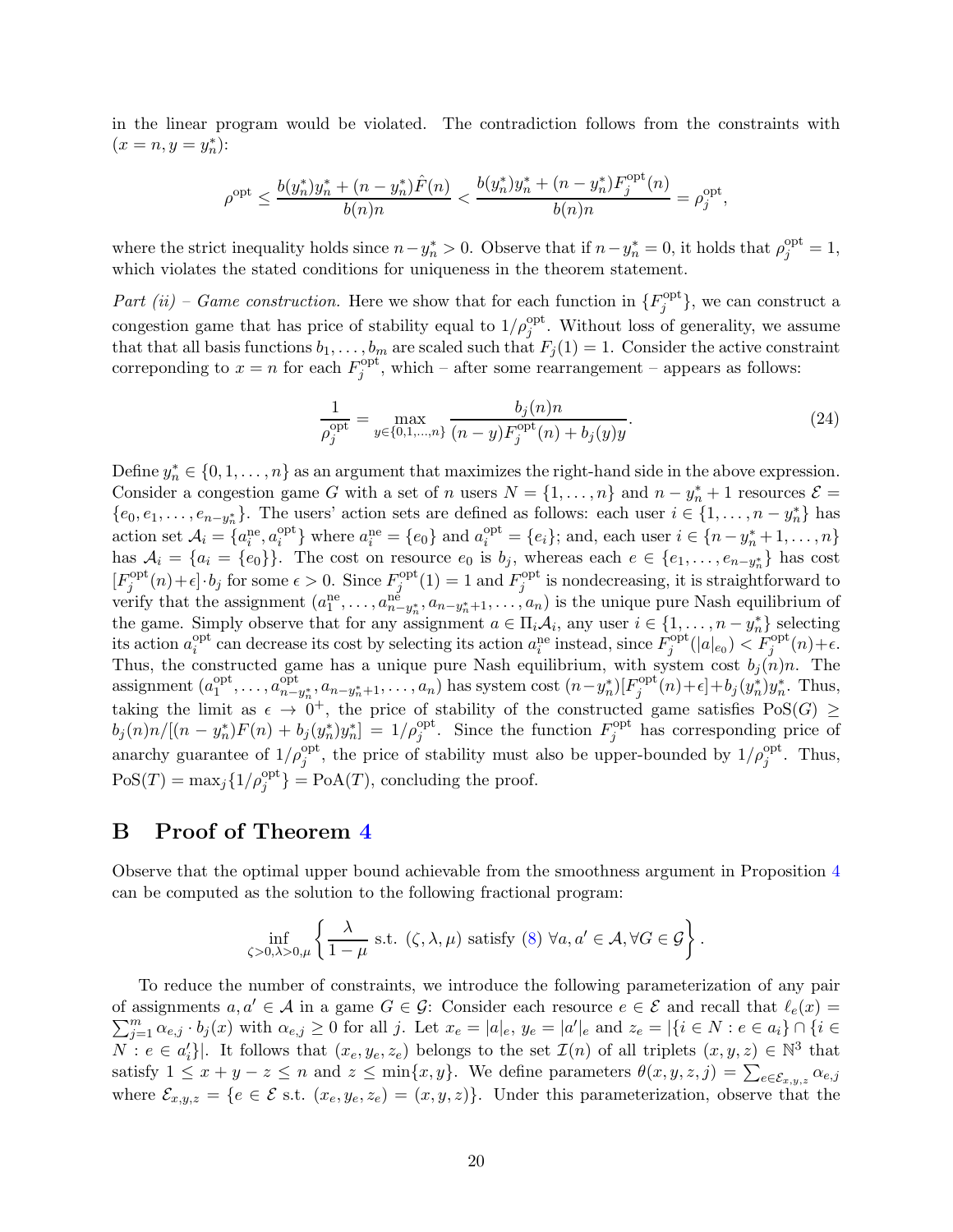inequality in Equation [\(8\)](#page-8-1) can be rewritten as

$$
\sum_{j=1}^{m} \sum_{x,y,z} \left[ b_j(x)x + (y-z)F_j(x+1) - (x-z)F_j(x) + \zeta \left[ \sum_{k=1}^{x} F_j(j) - \sum_{k=1}^{y} F_j(k) \right] \right] \theta(x,y,z,j)
$$
  

$$
\leq \sum_{j=1}^{m} \sum_{x,y,z} \left[ \lambda b_j(y)y + \mu b_j(x)x \right] \theta(x,y,z,j).
$$

We note that any  $(\zeta, \lambda, \mu)$  that satisfies the above constraint for each individual summand corresponding with the triplets  $(x, y, z) \in \mathcal{I}(n)$  and  $j = 1, \ldots, n$  must satisfy the smoothness definition in Propositon [4](#page-8-2) since we have shown that the inequalities governing the smoothness definition are a linear combination over the  $|\mathcal{I}(n)| \times m$  summands with nonnegative coefficients  $\theta(x, y, z, j)$ . Based on this observation, we obtain the following linear program for computing an upper bound on the price of stability after the change of variables  $\gamma = (1 - \mu)/\lambda$ ,  $\nu = 1/\lambda$  and  $\kappa = \zeta/\lambda$ :

$$
\begin{aligned}\n\underset{\gamma,\nu\geq 0,\kappa\geq 0}{\text{maximize}} & \gamma \quad \text{subject to:} \\
b_j(y)y - \gamma b_j(x)x + \nu[(x-z)F_j(x) - (y-z)F_j(x+1)] + \kappa \left[ \sum_{k=1}^x F_j(k) - \sum_{k=1}^y F_j(k) \right] &\geq 0, \\
\forall (x, y, z) \in \mathcal{I}(n), \forall j \in \{1, \dots, m\}.\n\end{aligned}
$$

Under this change of variables, it holds that  $\text{PoS}(\mathcal{G}) \leq 1/\gamma^{\text{opt}}$  for optimal solutions  $(\gamma^{\text{opt}}, \nu^{\text{opt}}, \kappa^{\text{opt}})$ . We note that the 'inf' objective can now be written as a 'maximize' since  $\gamma \in [0,1]$  must hold.

We are interested in obtaining an upper bound on the best price of stability that can be achieved by introducing incentive mechanisms. By including the functions  $F_j$ ,  $j = 1, \ldots, m$ , as decision variables in the dual program, we obtain the following bilinear program for computing a local incentive mechanism that minimizes the upper bound on the price of stability:

maximize 
$$
\gamma
$$
 subject to:  
\n
$$
b_j(y)y - \gamma b_j(x)x + (x - z)F_j(x) - (y - z)F_j(x + 1) + \kappa \left[ \sum_{k=1}^x F_j(k) - \sum_{k=1}^y F_j(k) \right] \ge 0,
$$
\n
$$
\forall (x, y, z) \in \mathcal{I}(n), \forall j \in \{1, ..., m\}.
$$

Then, for optimal solution  $({F_i^{\text{opt}}}$  ${j<sup>opt</sup> \atop j}, \gamma<sup>opt</sup>, \kappa<sup>opt</sup>$ ), the incentive mechanism  $T<sup>opt</sup>$  defined as  $T<sup>opt</sup>(b<sub>j</sub>)(x)$  $F_i^{\text{opt}}$  $j_j^{\text{opt}}(x) - b_j(x)$  for all j and x satisfies  $\text{PoS}(T^{\text{opt}}) \leq 1/\gamma^{\text{opt}}$ . In the above bilinear program, we have imposed  $\nu = 1$ , which removes one bilinearity in the constraints. The only remaining bilinearity involves the decision variable  $\kappa$  and the functions  $F_1, \ldots, F_m$ .

To obtain the local incentive mechanism  $T^{\text{opt}}$  that guarantees a particular price of anarchy PoA<sup>\*</sup> while minimizing our upper bound on the price of stability, we add the constraints for the price of anarchy from Equation  $(6)$  to our bilinear program. We require that PoA<sup>∗</sup> be greater than or equal to the minimum achievable price of anarchy in the set  $\mathcal G$  for feasibility. We can then simultaneously minimize the upper bound on the price of stability while guaranteeing the desired price of anarchy. After some rearrangement of decision variables, we obtain the bilinear program in the claim.

# <span id="page-20-0"></span>C Proof of Theorem [5](#page-10-0)

Consider the set of games G with at most n users, basis functions  $b_1, \ldots, b_m$  and local incentive mechanism T. Define  $F_j(x) = b_j(x) + T(b_j)(x)$  for  $x = 1, \ldots, n$ ,  $j = 1, \ldots, m$ . Without loss of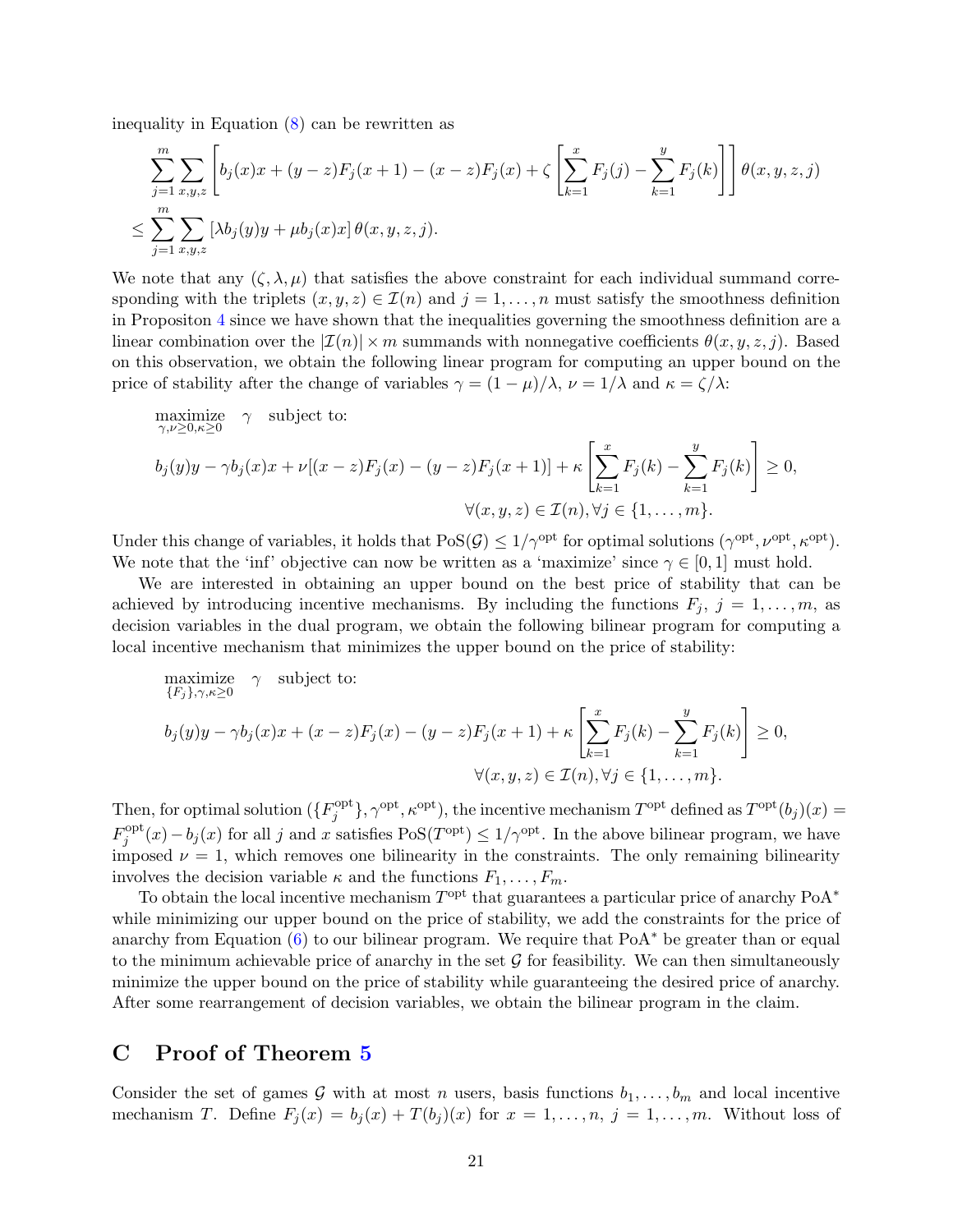generality, we normalize such that  $F_j(1) = 1$  for  $j = 1, ..., m$ . Define a game  $G \in \mathcal{G}$  with u users and  $u - v + 1$  resources for v such that  $0 \le v \le u \le n$ . We denote the user set as  $N = \{1, \ldots, u\}$ and the resource set as  $\mathcal{E} = \{e_0, e_1, \ldots, e_{u-v}\}.$  The users' action sets are defined as follows: each user  $i \in \{1, ..., u - v\}$ , has action set  $\mathcal{A}_i = \{a_i^{\text{ne}}, a_i^{\text{opt}}\}$  $\{e_i^{opt}\}\$  with  $a_i^{ne} = \{e_0\}$  and  $a_i^{opt} = \{e_i\}$ , while each user  $i \in \{u - v + 1, u\}$  has action set  $\mathcal{A}_i = \{a_i\}$  with  $a_i = \{e_0\}$ . Resource  $e_0$  has cost function  $\ell_0(x) = b_j(x)$ , while each resource  $e_k$ ,  $k = 1, \ldots, u - v$ , has cost function  $\ell_k(x) = \alpha_k b_j(x)$  where  $\alpha_k = \max_{v+k \leq x \leq u} F_i(x) + \epsilon$  for  $\epsilon > 0$ .

Next, we prove that the game  $G$  as defined above has a unique pure Nash equilibrium which corresponds with the assignment  $a^{ne} = (a_1^{ne}, \ldots, a_{u-v}^{ne}, a_{u-v+1}, \ldots, a_u)$ . Consider the choices of user  $k \in \{1, \ldots, u - v\}$  with respect to any assignment in which all users  $i \in \{1, \ldots, k - 1\}$  play the action  $a_i^{\text{ne}}$ . The remaining users  $i \in \{k+1,\ldots,u-v\}$  play either of their actions in  $\mathcal{A}_i$ . Observe that user k must select either the resource  $e_0$  which is currently selected by at least  $k + l - 1$  users, or the resource  $e_k$  which is currently not selected by any other user. It follows that user k selects  $a_i^{\text{ne}} = \{e_0\}$  in this scenario, since  $F_j(y) < \max_{v+k \le x \le u} F_j(x) + \epsilon$  with  $\epsilon > 0$ , for  $y = v + k, \ldots, u$ . Note that, starting from any assignment  $a \in \mathcal{A}$ , one can repeat this argument from user  $k = 1$ to user  $k = u - v$  to show that any sequence of best responses will settle on the assignment  $a^{ne}$ and, thus, that this is the unique pure Nash equilibrium. Note that the system cost associated with this assignment is  $SC(a^{ne}) = b_j(u)u$ . Meanwhile, the system cost of the assignment  $a^{opt} =$  $(a_1^{\text{opt}})$  $a_1^{\text{opt}}, \ldots, a_{u-1}^{\text{opt}}$ opt<sub>u-v</sub>,  $a_{u-v+1},...,a_u$ ) is SC( $a^{opt}$ ) =  $b_j(v)v + \sum_{k=1}^{u-v}$ [max<sub>v+k≤x≤u</sub>  $F(x) + \epsilon$ ]. Furthermore, it holds that  $MinCost(G) \le SC(a^{opt})$ . Thus, for  $\epsilon \to 0^+$ , the price of stability satisfies

$$
Pos(T) \ge \frac{b_j(u)u}{\text{MinCost}(G)} \ge \frac{b_j(u)u}{b_j(v)v + \sum_{k=1}^{u-v}[\max_{v+k \le x \le u} F_j(x)]}
$$

.

We have shown that within the set of games  $G$ , there exists a singleton game with a unique pure Nash equilibrium for any  $b_j$ ,  $j = 1, ..., m$ , and any pair  $(u, v)$  such that  $0 \le v \le u \le n$ . We also derived the lower bound on the price of stability for each of these games. Observe that the maximum value of this lower bound over all  $b_j$  and all valid pairs  $(u, v)$  represents a lower bound on the price of stability, i.e.,

$$
\text{PoS}(T) \ge \max_{j} \max_{0 \le v < u \le n} \frac{b_j(u)u}{b_j(v)v + \sum_{k=1}^{u-v} [\max_{v+k \le x \le u} F_j(x)]}
$$
\n
$$
= \max_{j} \max_{0 \le v < u \le n} \frac{b_j(u)u}{b_j(v)v + \sum_{k=1}^{u-v} F_j^{(u,v)}(k)},
$$

where we define  $F_i^{(u,v)}$  $j_j^{(u,v)}(k) := \max_{v+k \leq x \leq u} F_j(x)$ , for  $k = 1, \ldots, u - v$ , for conciseness. It follows that, given a set of congestion games  $\overline{\mathcal{G}}$  with n users, basis functions  $b_1, \ldots, b_m$  and local incentive mechanism T, a lower bound on the price of stability can be computed as  $Pos(T) \ge \max_j \{1/\gamma_j^{\text{opt}}\},\$ where  $\gamma_i^{\text{opt}}$  $j_j^{\text{opt}}, j = 1, \ldots, m$ , is the optimal value of the following linear program:

maximize  $\gamma$  subject to:

$$
\gamma b_j(u)u \le b_j(v)v + \sum_{k=1}^{u-v} F^{(u,v)}(k), \quad \forall (u,v) \in \{(u,v) \in \mathbb{N}^2 \text{ s.t. } 0 \le v < u \le n\},
$$
  

$$
F^{(u,v)}(k) = \max_{v+k \le x \le u} F_j(x), \quad \forall k \in \{1, \dots, u-v\}, \forall (u,v) \in \{(u,v) \in \mathbb{N}^2 \text{ s.t. } 0 \le v < u \le n\}.
$$

It is critical to note that we assumed  $F_j(1) = 1$ , for  $j = 1, \ldots, m$  in the derivation of this program.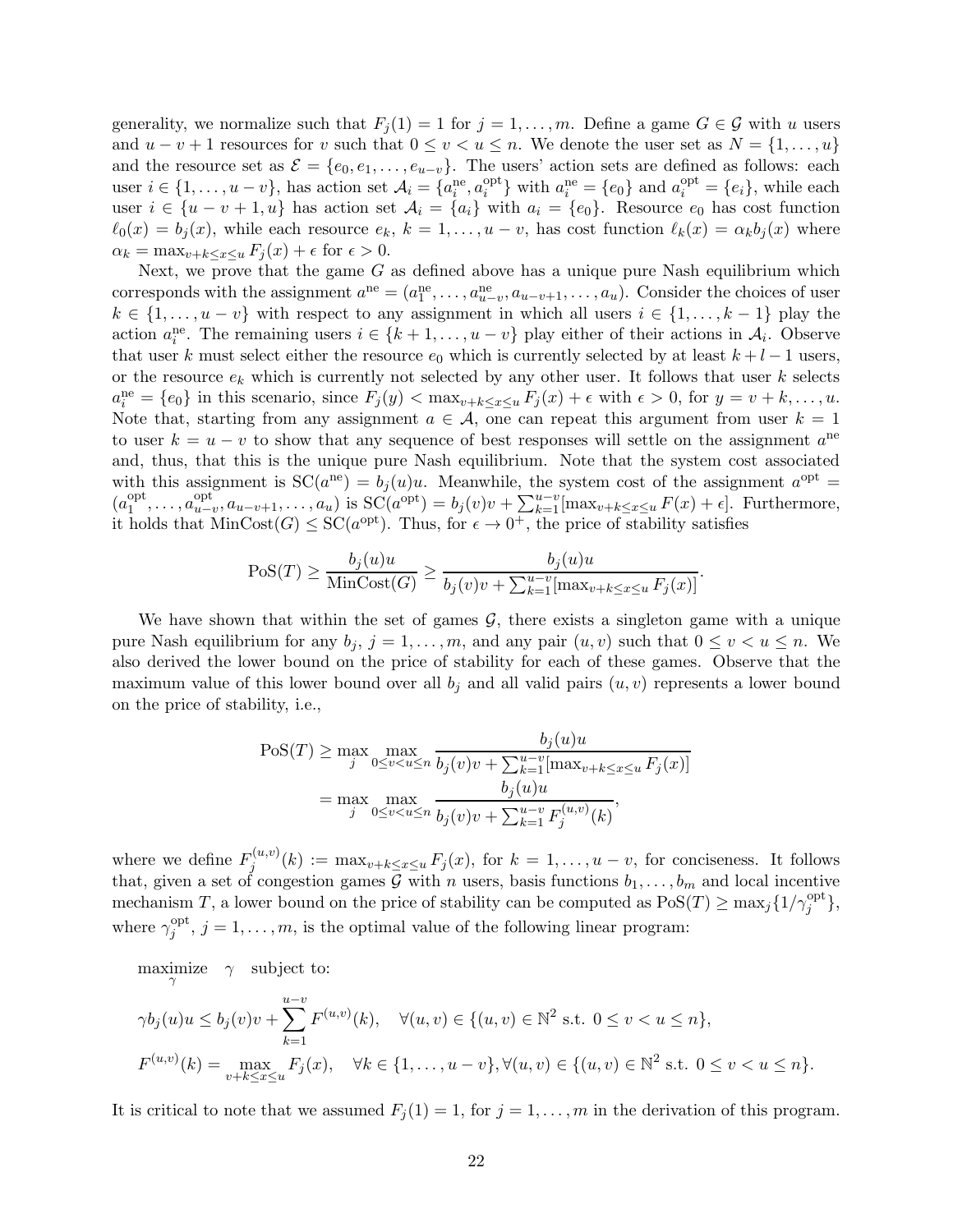By including the functions  $F_j$ ,  $j = 1, \ldots, m$ , as decision variables in the above linear program, we obtain a (not necessarily convex) program for minimizing the lower bound on  $\text{PoS}(T)$ . We can then write the following m programs (one for each  $b<sub>i</sub>$ ) for computing the minimum lower bound on the price of stability achievable for a maximum allowable price of anarchy PoA<sup>∗</sup> greater than or equal to the minimum achievable price of anarchy in  $G$ , where we include the price of anarchy constraints from the linear program in Equation [\(6\)](#page-6-2):

$$
\begin{aligned}\n\text{maximize} & \quad \gamma \quad \text{subject to:} \\
& \rho \nu^{-1} &\geq \frac{1}{\text{PoA}^*} \nu^{-1}, \quad F(1) = 1, \\
& \nu^{-1} b_j(y)y - \rho \nu^{-1} b_j(x)x + (x - z)F(x) - (y - z)F(x + 1) \geq 0, \quad \forall (x, y, z) \in \mathcal{I}(n), \\
& \gamma b_j(u)u \leq b_j(v)v + \sum_{k=1}^{u-v} F^{(u,v)}(k), \quad \forall (u, v) \in \{(u, v) \in \mathbb{N}^2 \text{ s.t. } 0 \leq v < u \leq n\}, \\
& F^{(u,v)}(k) &= \max_{v+k \leq x \leq u} F(x), \quad \forall k \in \{1, \dots, u - v\}, \forall (u, v) \in \{(u, v) \in \mathbb{N}^2 \text{ s.t. } 0 \leq v < u \leq n\}.\n\end{aligned}\n\tag{25}
$$

Let  $F_i^{\text{opt}}$  $j^{\text{opt}}, \nu_j^{\text{opt}}$  $j^{\text{opt}}, \rho_j^{\text{opt}}$  $_j^{\mathrm{opt}}, \gamma_j^{\mathrm{opt}}$ <sup>opt</sup> be the optimal values that solve the above program. The price of anarchy achieved by the corresponding local incentive mechanism is  $PoA(T^{opt}) = \max_j \{1/\rho_j^{opt}\}\$ and the resulting optimal lower bound on the price of stability is  $\mathrm{PoS}(T^{\mathrm{opt}}) \geq \max_j \{1/\gamma_j^{\mathrm{opt}}\}.$ 

Note that the above program is not a convex program because of the equality constraints for the values  $F^{(u,v)}(k)$ . We show here that solving the above program is equivalent to the problem of maximizing  $\sum_{x=1}^{n} F(x)$  subject to the price of anarchy constraints. First, for each basis function  $b_j$ , observe that maximizing the value of  $\gamma$  is equivalent to maximizing the sum over values  $F^{(u,v)}(k)$ , for  $k = 1, \ldots, u - v$ , for all  $(u, v)$  such that  $0 \le v \le u \le n$ . Second, observe that the upper bound on  $F(x + 1)$  imposed by  $F(x)$  and  $\rho$  in the constraints corresponding to the price of anarchy is increasing in the value of  $F(x)$ , i.e.,

$$
(y-z)F(x+1) \le (x-z)F(x) - \rho \nu^{-1} b_j(x) x + \nu^{-1} b_j(y) y, \quad \forall (y,z) \in \{(y,z) \in \mathbb{N}^2 \text{ s.t. } (x,y,z) \in \mathcal{I}(n)\},
$$

since it always holds that  $x-z \geq 0$  since  $z \leq \min\{x, y\}$  in the definition of  $\mathcal{I}(n)$ . Thus, maximizing the value of  $F(x+1)$  corresponds with maximizing the value of  $F(x)$ . Finally, maximizing the sum over values  $F^{(u,v)}(k)$ , for  $k = 1, \ldots, u - v$ , for all  $(u, v)$  such that  $0 \le v \le u \le n$ , is equivalent to maximizing the sum over values  $\max_{v+k\leq x\leq u} F(x)$ , by definition. We showed above that maximizing the feasible value of any given decision variable  $F(\hat{x})$ ,  $1 \leq \hat{x} \leq n$ , corresponds with maximizing the values of  $F(x)$ , for  $x = 1, \ldots, \hat{x} - 1$ . Thus, maximizing  $\max_{v+k \leq x \leq u} F(x)$ , for  $k = 1, \ldots, u - v$ , for all  $(u, v)$  such that  $0 \le v \le u \le n$ , is equivalent to maximizing  $F(k)$ ,  $k = 1, ..., n$ , which is equivalent to maximizing  $\sum_{k=1}^{n} F(k)$ . It follows that the nonconvex program above yields the same solution as the linear program in Equation  $(10)$ , concluding the proof.

# <span id="page-22-0"></span>D Proof of Theorem [6](#page-11-0)

It is important to note that  $F^{\infty}$  is a nondecreasing function by Constraint [\(16\)](#page-12-0) and by its definition in Equation [\(11\)](#page-11-1). Furthermore, there is always a feasible point in the bilinear program since  $PoA^*$ is greater than or equal to the minimum achievable price of anarchy in  $G$  and because monomials of order  $d \geq 1$  are all convex and nondecreasing. One feasible point corresponds with  $\kappa = 0$ ,  $\nu = 1$  $\nu = 1$ , and F and  $\rho$  solving the linear program in Proposition 1 for  $\bar{n}$  users. Observe that all the constraints in the bilinear program are satisfied because the function  $F$  is unique and nondecreasing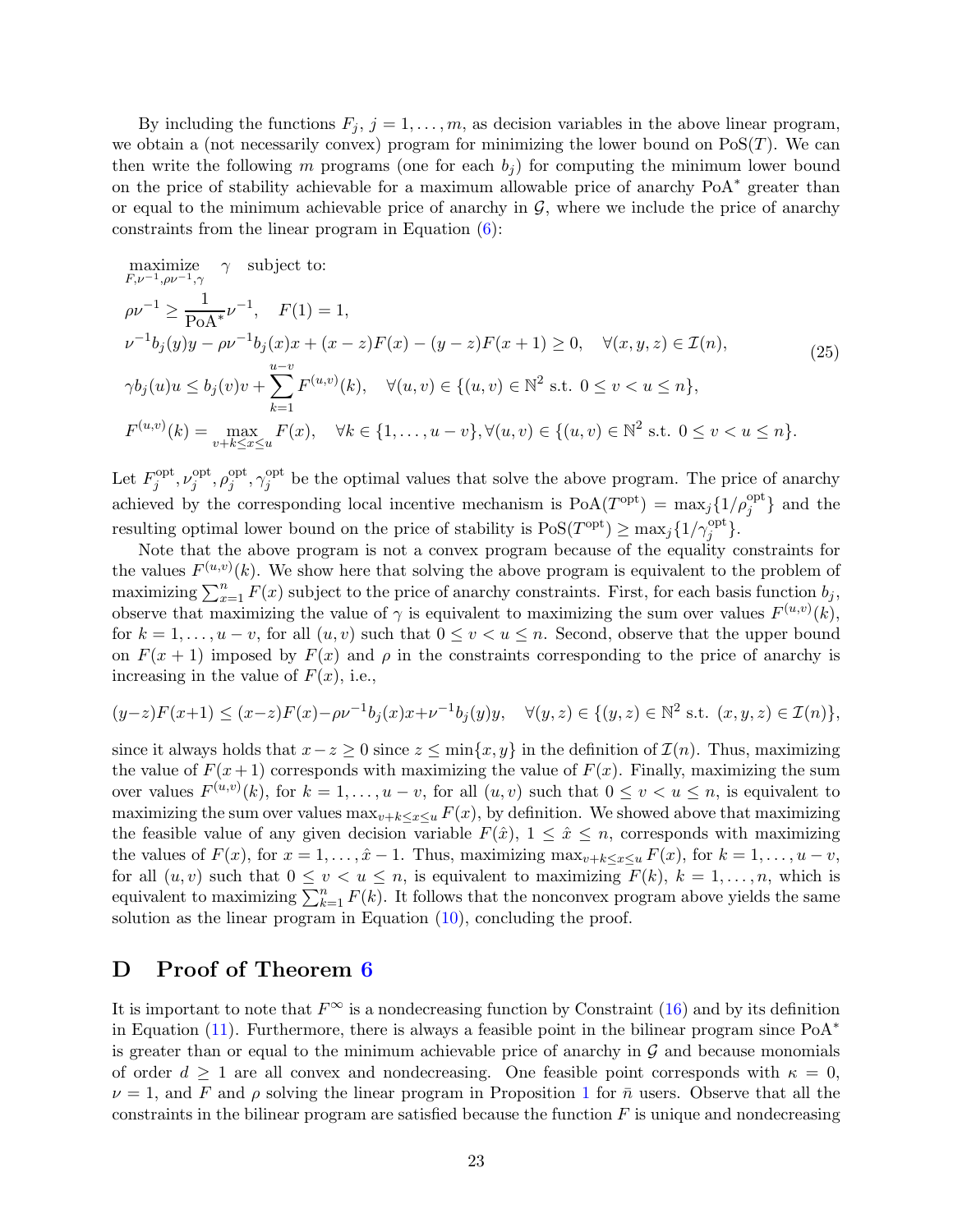by Theorem [3,](#page-7-0)  $\rho \geq 1/\text{PoA}^*$  since  $1/\rho$  is the minimum achievable price of anarchy (which is strictly greater than 1 for polynomials [\[5](#page-16-3)]) and because the incentive  $T(x^d)$  must be lower (pointwise) than the marginal contribution. The last statement can be shown by virtue of our result on the best achievable lower bound on the price of stability in Theorem [5](#page-10-0) which showed that the lower bound decreases for larger F. Since the price of stability of T according to the lower bound will be  $1/\rho > 1$ for  $\bar{n} \geq 2$  and the price of stability of marginal contribution is 1, our statement must hold.

The following inequalities are useful for the proof:

Observe that, for any  $x \geq \bar{n}/2$ , it holds that

$$
(x+1)^d = \sum_{k=0}^d \binom{d}{k} x^{d-k} \le x^d + x^{d-1} \sum_{k=1}^d \binom{d}{k} \left(\frac{\bar{n}}{2}\right)^{k-1} = x^d + x^{d-1} \frac{\bar{n}}{2} \left[ \left(\frac{2}{\bar{n}} + 1\right)^d - 1 \right].\tag{26}
$$

We will also use the following two inequalities for sums of polynomials with  $d \geq 1$  and  $x \geq y > 0$ :

<span id="page-23-1"></span>
$$
\sum_{k=y+1}^{x} k^{d} \ge \frac{1}{d+1} (x^{d+1} - y^{d+1}) + \frac{1}{2} (x^{d} - y^{d})
$$
\n(27)

<span id="page-23-0"></span>
$$
\sum_{k=y+1}^{x} k^d \le (x-y)x^d \le x^{d+1} - y^{d+1}.\tag{28}
$$

The remainder of the proof is divided into two parts as in the informal outline in Section [4.3:](#page-10-2) – Upper bound on the price of anarchy: Consider the following linear program for computing the price of anarchy for any arbitrary number of users  $n$  given a nondecreasing function  $F$ :

maximize 
$$
\rho
$$
 subject to:  
\n
$$
y^{d+1} - \rho x^{d+1} + \nu[xF(x) - yF(x+1)] \ge 0, \quad \forall x, y \in \{0, ..., n\} \text{ s.t. } 1 \le x + y \le n,
$$
\n
$$
y^{d+1} - \rho x^{d+1} + \nu[(n-y)F(x) - (n-x)F(x+1)] \ge 0, \quad \forall x, y \in \{0, ..., n\} \text{ s.t. } x + y > n.
$$
\n(29)

First, we show that the above linear program is identical to the linear program in Equation [\(6\)](#page-6-2) for F nondecreasing. Observe that the constraints from the linear program in Section [4.1](#page-8-3) are

$$
y^{d+1} - \gamma x^{d+1} + (x - z)F(x) - (y - z)F(x + 1)
$$
  
= 
$$
y^{d+1} - \gamma x^{d+1} + xF(x) - yF(x + 1) + z[F(x + 1) - F(x)].
$$

Since  $F(x+1) - F(x) \ge 0$ , the above expression is minimized for the smallest value of z. If follows that  $z = 0$  when  $x + y \leq n$  and  $z = x + y - n$  when  $x + y > n$ , since the triplets  $(x, y, z) \in \mathcal{I}(n)$ satisfy  $1 \leq x + y - z \leq n$  and  $z \leq \min\{x, y\}$ . Thus, for  $x, y \in \{0, ..., n\}$ ,  $x - z = x$  and  $y - z = y$ when  $x + y \le n$ , while  $x - z = n - y$  and  $y - z = n - x$  when  $x + y > n$ .

We show that the values  $(\rho, \nu) = (\rho^{\infty}, \nu^{\text{opt}})$  are feasible in the above linear program for  $F = F^{\infty}$ as defined in the claim and arbitrary n. We dispense with the case where  $x = 0$  as, in this case, the strictest constraint on  $F^{\infty}(1) = F^{\text{opt}}(1)$  is at  $(x, y) = (0, 1)$ , which is already included in Constraints [\(20\)](#page-12-1). We first consider the constraints with  $1 \leq x + y \leq n$ .

– In the region where  $1 \leq x < \bar{n}/2$  and  $0 \leq y \leq \bar{n}/2$ , observe that  $x + y < \bar{n}$ ,  $F^{\infty}(x) = F^{\text{opt}}(x)$ and  $F^{\infty}(x+1) = F^{\text{opt}}(x+1)$ . Then, the values  $(\rho^{\infty}, \nu^{\text{opt}})$  are feasible in the linear program in Equation [\(29\)](#page-23-0) for  $F = F^{\infty}$  because  $(F^{opt}, \rho^{opt}, \nu^{opt})$  satisfy Constraints [\(20\)](#page-12-1),  $F^{\infty}(x) = F^{opt}(x)$  for  $x \leq \bar{n}/2$  and  $\rho^{\infty} \leq \rho^{\text{opt}}$ .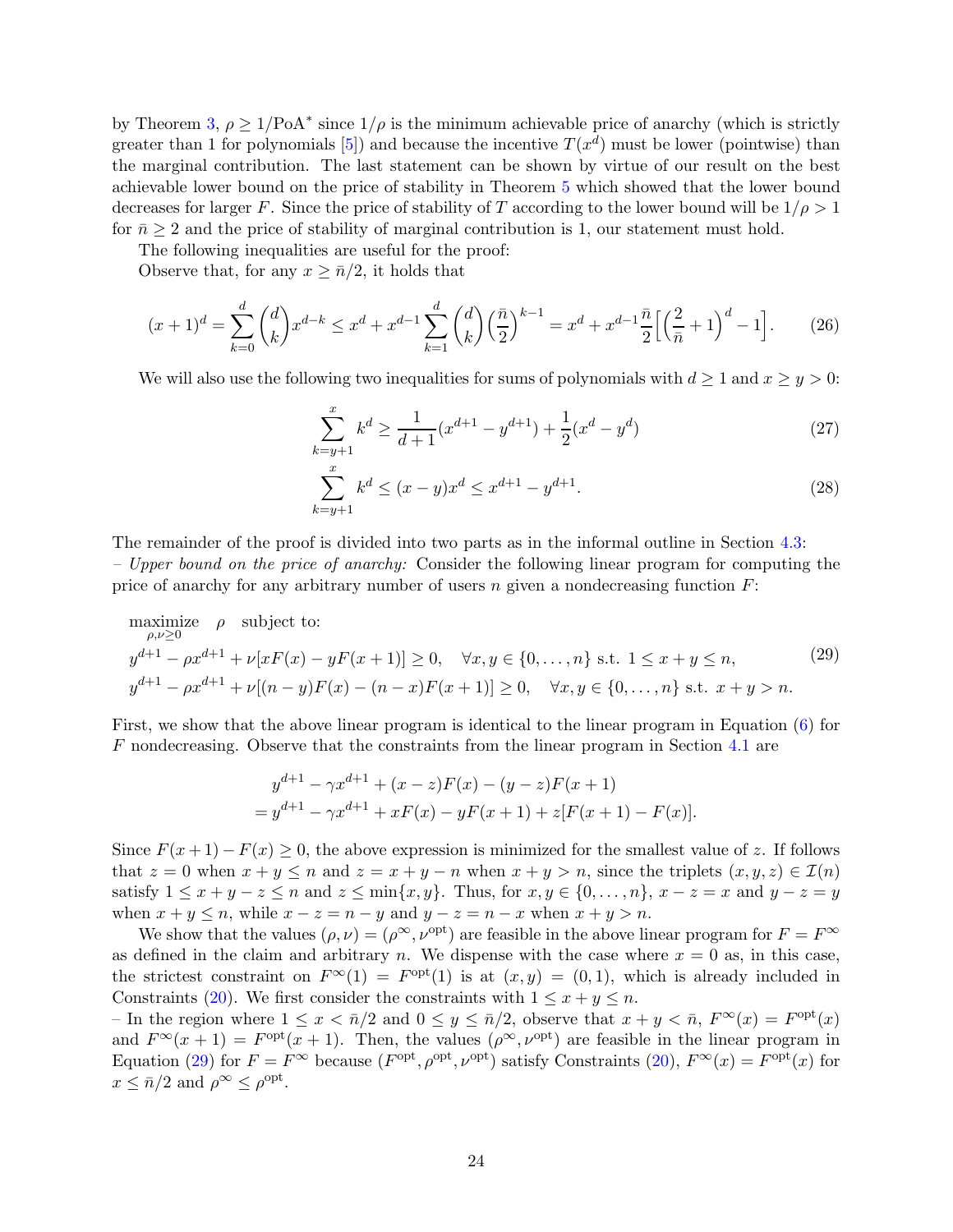– Observe that, in the region where  $1 \leq x < \bar{n}/2$  and  $y > \bar{n}/2$ , the constraint are less strict than when  $y = \bar{n}/2$  if it holds that

$$
\left(\frac{\bar{n}}{2}\right)^{d+1} - \frac{\bar{n}}{2}\nu^{\text{opt}}F^{\text{opt}}(x+1) \le y^{d+1} - y\nu^{\text{opt}}F^{\text{opt}}(x+1)
$$
  

$$
\iff \frac{y^{d+1} - (\bar{n}/2)^{d+1}}{y - \bar{n}/2} \ge \nu^{\text{opt}}F^{\text{opt}}(x+1).
$$

The left-hand side of the last line is minimized for  $y = \bar{n}/2+1$  by convexity and is most constraining for  $x = \bar{n}/2 - 1$  since  $F^{\text{opt}}$  is nondecreasing. Observe that this condition on  $F^{\text{opt}}(\bar{n}/2)$  holds by Constraint [\(17\)](#page-12-2).

– Consider the region where  $x \geq \bar{n}/2$  and  $y \geq 0$ . In this scenario, the constraints read as

$$
y^{d+1} - \rho^{\infty} x^{d+1} + \beta \nu^{\text{opt}} [x^{d+1} - (x-1)^{d+1}]x - \beta \nu^{\text{opt}} [(x+1)^{d+1} - x^{d+1}]y \ge 0.
$$

Observe that the left-hand side in the above is convex in  $y$  and that it is minimized over the nonnegative reals  $y \ge 0$  at  $\hat{y} = [\beta \nu^{\text{opt}}[(x+1)^{d+1} - x^{d+1}]/(d+1)]^{1/d}$ . Thus, it is sufficient to show that the following holds:

$$
\rho^{\infty} \leq \beta \nu^{\text{opt}} \Big[ x - \frac{(x-1)^{d+1}}{x^d} \Big] - d \frac{1}{(d+1)^{1+\frac{1}{d}}} [\beta \nu^{\text{opt}}[(x+1)^{d+1} - x^{d+1}]]^{1+\frac{1}{d}} \frac{1}{x^{d+1}}
$$
  

$$
\Longleftrightarrow \rho^{\infty} \leq \beta \nu^{\text{opt}} x \Big[ 1 - \Big( 1 - \frac{1}{x} \Big)^{d+1} \Big] - d \Big[ \frac{\beta \nu^{\text{opt}}}{d+1} \frac{\bar{n}}{2} \Big( \Big( \frac{2}{\bar{n}} + 1 \Big)^{d+1} - 1 \Big) \Big]^{1+\frac{1}{d}},
$$

where the implication holds by Identity [\(26\)](#page-23-1). The above inequality is strictest for  $x = \bar{n}/2$  and is satisfied by the definition of  $\rho^{\infty}$  in Equation [\(11\)](#page-11-1).

Note that, in the above, we have shown that for any  $x, y \ge 0$ , the linear program constraints corresponding with  $1 \leq x + y \leq n$  are satisfied, without ever explicitly using the fact that  $1 \leq$  $x+y \leq n$ . Here, we show that  $(\rho^{\infty}, \nu^{\text{opt}})$  is feasible for the constraints with  $x+y > n$  by observing that these are less strict than the constraints we have already shown to be satisfied. Observe that this amounts to showing that

$$
\nu x F^{\infty}(x) - \nu y F^{\infty}(x+1) \le \nu (n-y) F^{\infty}(x) - \nu (n-x) F^{\infty}(x+1) \iff \nu (x+y-n)[F(x) - F(x+1)] \le 0.
$$

This must hold, since  $\nu \geq 0$ ,  $x + y - n > 0$  and  $F^{\infty}$  is nondecreasing.

<span id="page-24-0"></span>– Upper bound on the price of stability: We continue by proving that  $(\gamma, \nu, \kappa) = (\gamma^{\infty}, 1, \kappa^{\text{opt}})$  are feasible in the following linear program for  $F = F^{\infty}$  as defined in the claim and arbitrary n:

maximize  $\gamma,\nu\geq 0,\kappa\geq 0$  $\gamma$  subject to:

$$
y^{d+1} - \gamma x^{d+1} + \nu[xF(x) - yF(x+1)] + \kappa \left[ \sum_{k=1}^{x} F(k) - \sum_{k=1}^{y} F(k) \right] \ge 0, \ \forall (x, y) \in \mathcal{I}_{\le n}(n),
$$
  

$$
y^{d+1} - \gamma x^{d+1} + \nu[(n-y)F(x) - (n-x)F(x+1)] + \kappa \left[ \sum_{k=1}^{x} F(k) - \sum_{k=1}^{y} F(k) \right] \ge 0, \ \forall (x, y) \in \mathcal{I}_{>n}(n).
$$
  
(30)

where  $\mathcal{I}_{\leq n}(n)$  and  $\mathcal{I}_{>n}(n)$  are the sets of pairs  $x, y \in \{0, \ldots, n\}$  such that  $x + y \leq n$  and  $x + y > n$ , respectively. Following an identical set of arguments as the ones we used to show the equivalence of the linear programs in Equation  $(6)$  and Equation  $(29)$  for F nondecreasing, one can verify that the linear program in Section [4.1](#page-8-3) is identical to the above linear program for  $F$  nondecreasing.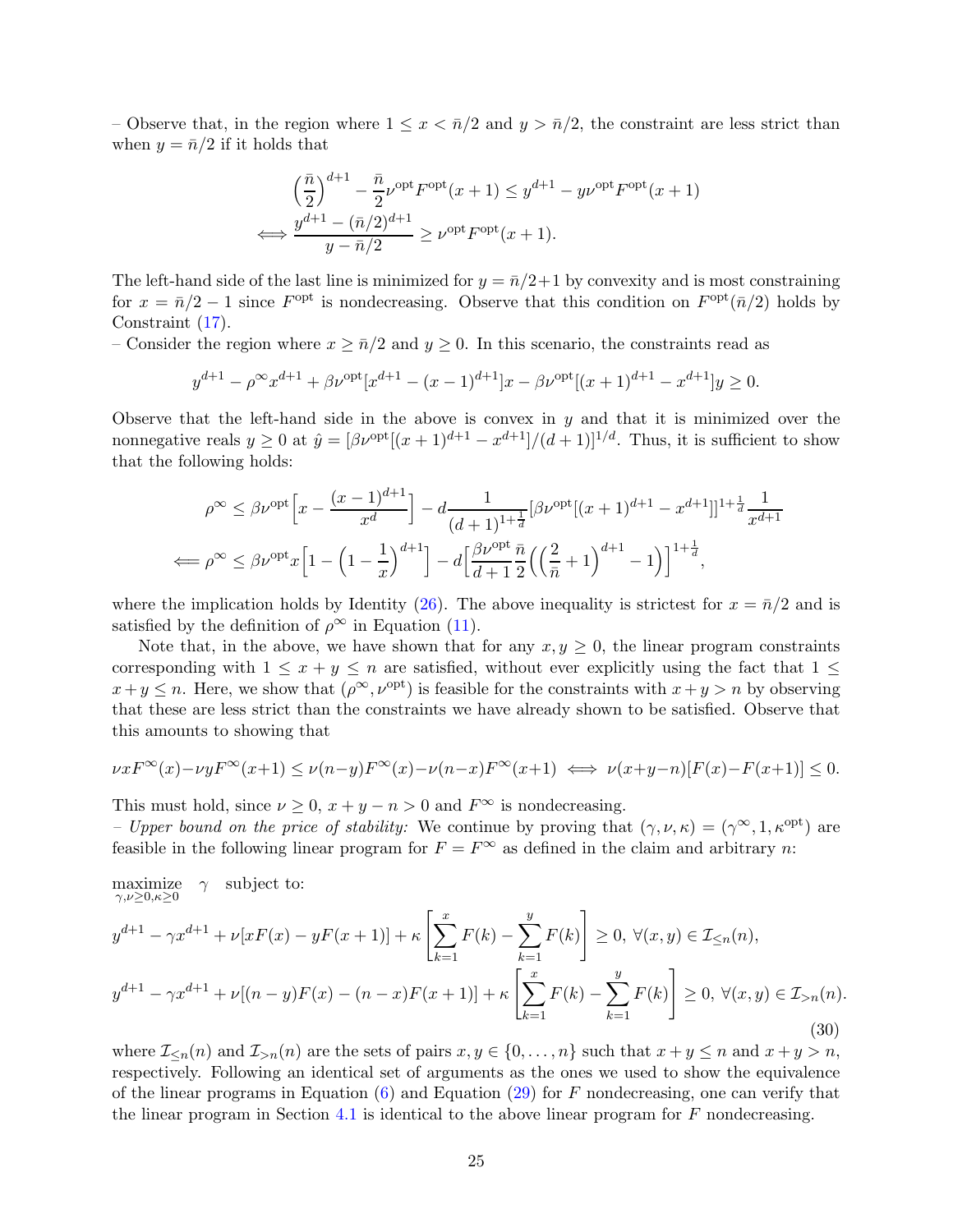We first show that that  $(\gamma, \nu, \kappa) = (\gamma^{\infty}, 1, \kappa^{\text{opt}})$  is feasible for constraints with  $1 \leq x + y \leq n$ . – In the region where  $0 \le x < \bar{n}/2$  and  $0 \le y \le \bar{n}/2$ , observe that  $x + y < \bar{n}$ ,  $F^{\infty}(x) = F^{\text{opt}}(x)$ and  $F^{\infty}(x+1) = F^{\text{opt}}(x+1)$ . Then, the values  $(\gamma^{\infty}, 1, \kappa^{\text{opt}})$  are feasible in the linear program in Equation [\(30\)](#page-24-0) because  $(F^{opt}, \gamma^{opt}, 1, \kappa^{opt})$  satisfy Constraints [\(21\)](#page-12-3) and  $\gamma^{\infty} \leq \gamma^{opt}$ . –In the setting where  $x = 0$  and  $y \ge \bar{n}/2$ , the following must hold:

$$
(1 - \beta \kappa^{\text{opt}})y^{d+1} - F^{\text{opt}}(1)y - \kappa^{\text{opt}} \sum_{k=1}^{\bar{n}/2} F^{\text{opt}}(k) + \beta \kappa^{\text{opt}} \left(\frac{\bar{n}}{2}\right)^{d+1} \ge 0.
$$

Since  $1 - \beta \kappa^{\text{opt}} > 0$ , it follows that the left-hand side is convex and is minimized over nonnegative real values  $y \geq \bar{n}/2$  by

$$
\hat{y} = \max\Big\{\frac{\bar{n}}{2}, \Big[\frac{F^{\text{opt}}(1)}{(d+1)(1-\beta\kappa^{\text{opt}})}\Big]^{1/d}\Big\}.
$$

By Constraint [18,](#page-12-4) it holds that  $\hat{y} = \bar{n}/2$ , and the corresponding linear program condition is covered in Constraint [21.](#page-12-3)

–Consider the scenario where  $1 \le x \le \bar{n}/2 - 1$  and  $y \ge \bar{n}/2 + 1$ , where we require that

$$
(1 - \beta \kappa^{\text{opt}})y^{d+1} - \gamma^{\infty} x^{d+1} + F^{\text{opt}}(x)x - F^{\text{opt}}(x+1)y - \kappa^{\text{opt}} \sum_{k=x+1}^{\bar{n}/2} F^{\text{opt}}(k) + \beta \kappa^{\text{opt}} \left(\frac{\bar{n}}{2}\right)^{d+1} \ge 0.
$$

Observe that the left-hand side is convex since  $1 - \beta \kappa^{\text{opt}} > 0$  by Condition [\(19\)](#page-12-5) and is minimized for nonnegative real values  $y \geq \bar{n}/2 + 1$  at

$$
\hat{y} = \max\left\{\frac{\bar{n}}{2} + 1, \left[\frac{F^{\text{opt}}(x+1)}{(d+1)(1-\beta\kappa^{\text{opt}})}\right]^{1/d}\right\}.
$$

Observe that the resulting linear program conditions are satisfied for  $y = \hat{y}$  and for all  $1 \leq x \leq \bar{n}/2$ since  $\gamma^{\infty} \leq \gamma_1$ , for  $\gamma_1$  as defined in Equation [\(12\)](#page-11-2).

–We now consider the setting where  $x \geq \bar{n}/2$  and  $0 \leq y < \bar{n}/2$ . Here we require:

$$
\gamma^{\infty} x^{d+1} \le y^{d+1} + \beta [x^{d+1} - (x-1)^{d+1}]x - \beta [(x+1)^{d+1} - x^{d+1}]y
$$
  
+ 
$$
\kappa^{\text{opt}} \sum_{k=y+1}^{\bar{n}/2-1} F^{\text{opt}}(k) + \beta \kappa^{\text{opt}} \left( x^{d+1} - \left( \frac{\bar{n}}{2} - 1 \right)^{d+1} \right).
$$

Observe that the resulting linear program constraints are satisfied for all  $0 \le y < \bar{n}/2$  since  $\gamma^{\infty} \le \gamma_2$ as defined in Equation [\(13\)](#page-11-4).

–For  $x, y \geq \bar{n}/2$ , we require

$$
\gamma^{\infty} x^{d+1} \le y^{d+1} + \beta [x^{d+1} - (x-1)^{d+1}]x - \beta [(x+1)^{d+1} - x^{d+1}]y + \beta \kappa^{\text{opt}} (x^{d+1} - y^{d+1}).
$$

The left-hand side is convex in y as  $1 - \beta \kappa^{opt} > 0$  and is minimized over the nonnegative reals  $y \geq \bar{n}/2$  by

$$
\hat{y} = \max\Big\{\frac{\bar{n}}{2}, \Big[\frac{\beta[(x+1)^{d+1} - x^{d+1}]}{(d+1)(1 - \beta \kappa^{\text{opt}})}\Big]^{\frac{1}{d}}\Big\}.
$$

The resulting linear program constraints are satisfied as  $\gamma^{\infty} \leq \gamma_3$  as defined in Equation [\(14\)](#page-11-3).

Observe that in the above, we have not explicitly used the fact that  $1 \leq x + y \leq n$ . Thus, as we did for the upper bound on the price of anarchy, here we prove that the constraints with  $x + y > n$